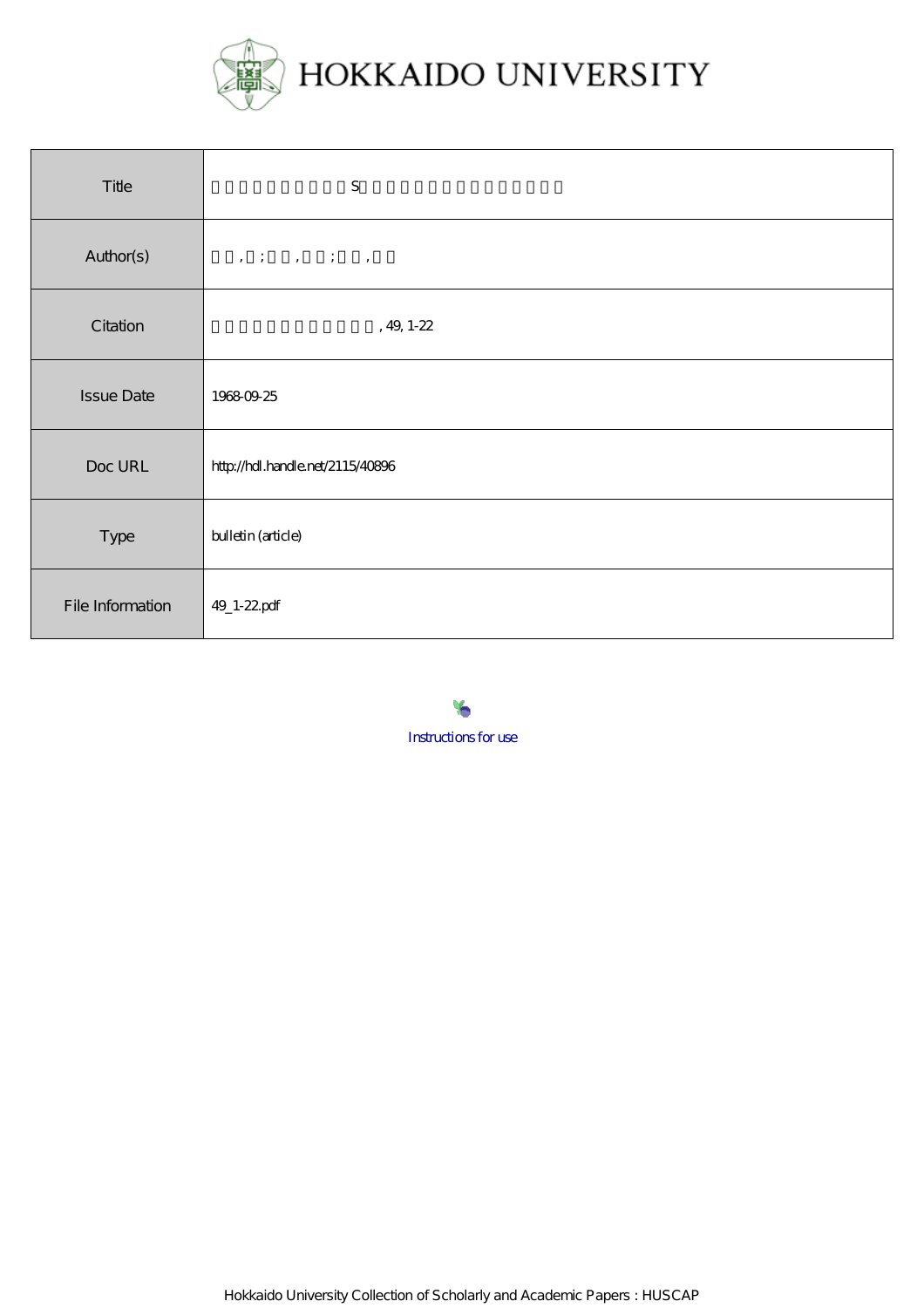中間に橋脚を有しないS字形曲線桁橋の

構造特性について

 渡 辺 昇\* 佐 藤 浩 一\* 薄 木 征 三\* (昭和43年4月30日受理)

# On the Characteristics of an S-shaped Beam Bridge without Intermediate Support

Noboru WATANABE K6ichi SAT6 Seizo USUKI (Received Aprii 30, 1968)

#### Abstract

 An attempt was made in this paper to illustrate the various characteristics of an S shaped plane beam bridge structure supported by only two free bending and torsion resistant abutments.

 Firstly, the authors have solved the static equations involved in this bridge in order to calculate the bending moment, shearing force, torsional moment, deflection and torsional deformation.

Thus, using a digital computer, the various statical diagrams for this bridge design were obtained.

 Lastly, a model experiment was performed in order to prove the validity of the theoretical treatment. From the above treatment, the following characteristics were obtained.

 1. The maximum value of the bending moment diagram due to a concentrated load depends on the central angle  $\Phi$ .

When  $\Phi \leq 110^{\circ}$ , the maximum value decreases inversely with  $\Phi$ .

 Generally the bending moment of the S-shaped beam is smaller than that of the straight beam.

2. When  $\Phi \geq 110^{\circ}$ , negative bending moment occurs, and the absolute value increases proportionally with  $\Phi$ .

3. The maximum value of the torsional moment diagram increases proportionally

土木工学科 橋梁学研究室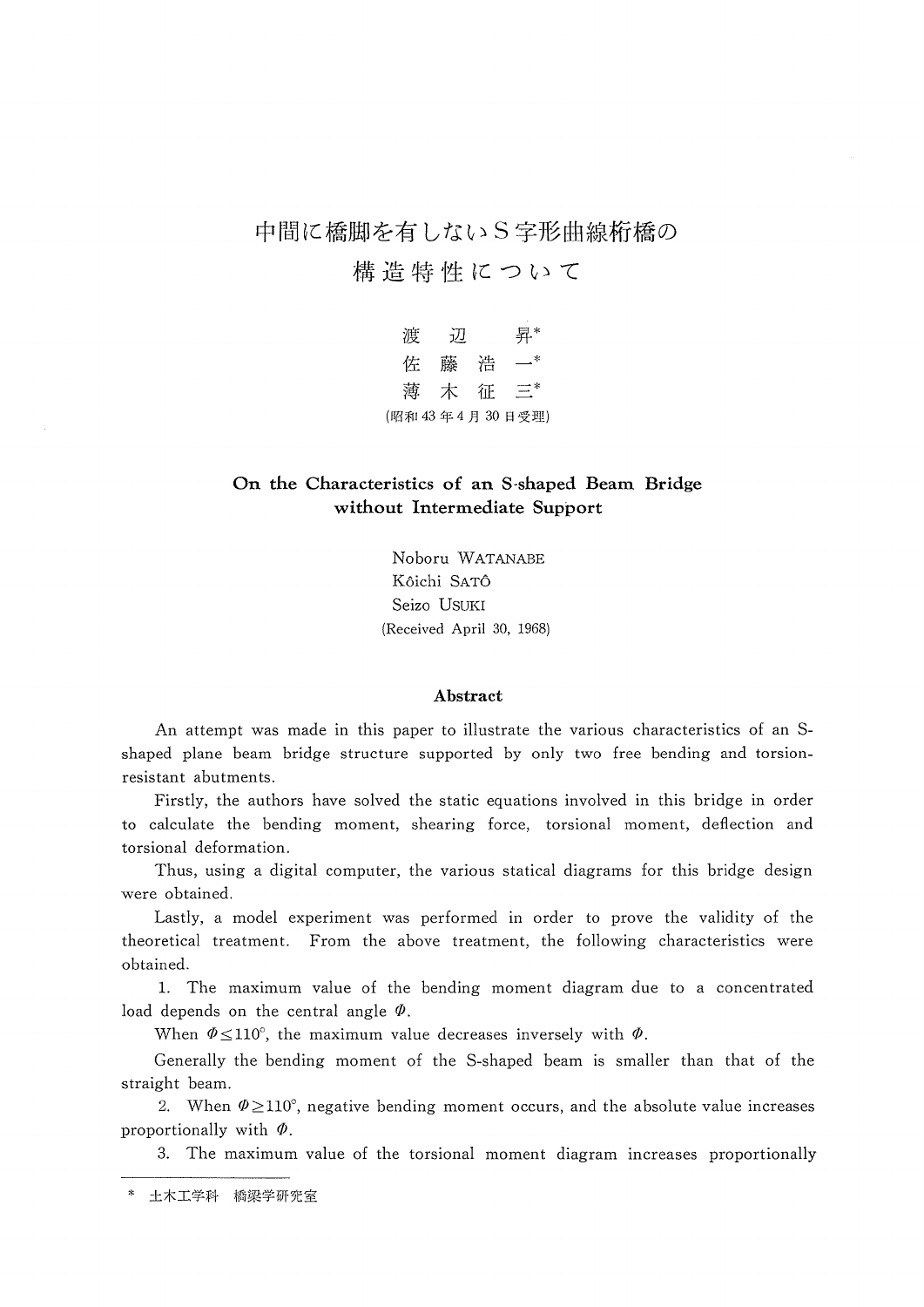with  $\Phi$ . Particularly when  $\Phi \ge 110^{\circ}$ , the value increases rapidly.

 The above mentioned characteristics are also well illustrated in the case of a fully and uniformly distributed load.

### 1. まえがき

平面内において S字形をなす曲線桁橋,すなわち, S字の両端の橋台位置では曲げに対し て単純支持で挾りに対して抵抗をもち,S字の中間には何ら橋脚をもたないような曲線桁橋に ついて,その断面力の影響線および等分布荷重満載の揚合の断面力図を求める理論式を導き, 一例として正方形箱断面桁の断面定数を用いて、電子計算機によって、数値計算を行ない、こ の種の断面を有するS字形曲線桁橋の構造特性を明らかにした。

なお,この S字形曲線桁の理論解析では、まず S字形曲線静定単純桁の解桁を行ない, 次いでこれを基本系として,一次の不静定力を挿入してS字形曲線一次不静定単純桁の解析 を行なった。

#### 2.S字形曲線静定単純桁

S字形曲線静定単純桁とは, 水平面内に二つの円弧から成る S字形曲線を有し, 両端が曲 げに対して単純支持であり,同時に一端だけがねじりに対して抵抗し,他端がねじりに対して 自由な桁をいう。構造力学的には、曲げ及びねじりに対して静定な構造である。ここでは曲げ ねじりは考えない。

(1)集中荷重Pによる断面力

座標及び断面力の符号は,図-1 (a), (b) を参照。静定単純桁の解析は図-1のように変曲点  $C$ で桁を切断し,切断面に,ねじりモーメントTc,曲げモーメント $M_c$ ,せん断力 $Q_c$ を挿入 する。支点  $A$ の垂直反力を  $V_A$ , 支点  $B$ の垂直反力を $V_B$ , 同じ支点におけるねじりモーメ  $\vee$ トをT<sub>B</sub>とし,円弧 $O_1$ について,軸 $O_1$ ーA,及びそれに直角な方向の軸のまわりのモーメ  $\nu + \sigma$ 平衡条件と、垂直方向の力の平衡条件より三つの平衡条件式を得る。円弧 $O_2$ について

も同様に三つの平衡条件式が得られる。これら,  $V_A$ ,  $V_B$ ,  $T_B$ ,  $T_C$ ,  $M_C$ ,  $Q_C$ に関する六元連立方程式を解けば, 以上 の六つの反力及び断面力が求まる。



 $\boxtimes -1$  (a)



図-1(b) 断面力の符 号 (円の中心O1 の側から見て)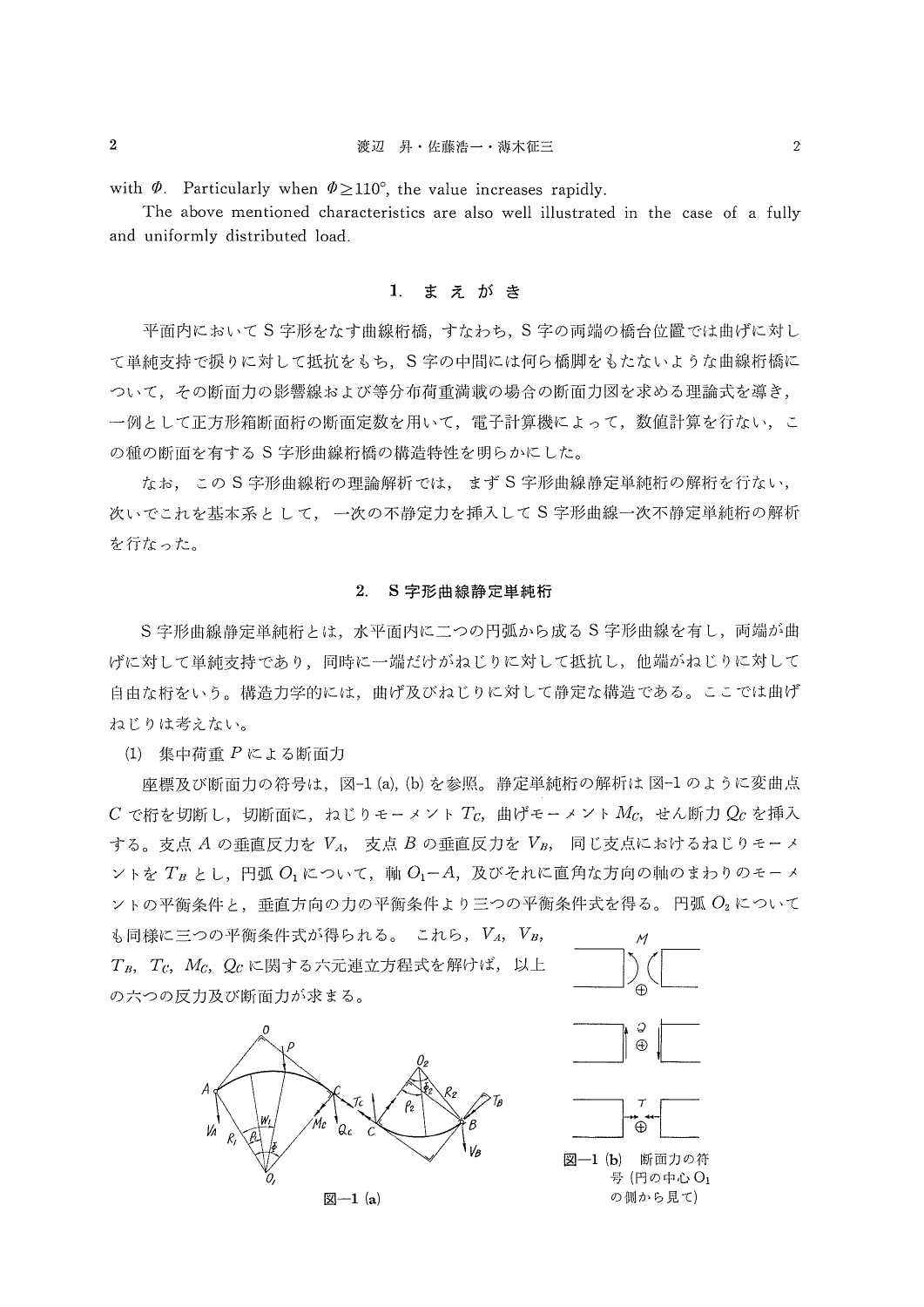a) 集中荷重  $P$  が 円弧  $O_1$  上にある場合 (0≦ $w_1 \le \phi_1$ )

図-1 (a) から円弧 O1 に関する、三つの平衡条件式は、次のようになる。

$$
M_C + P \cdot R_1 \sin (\phi_1 - w_1) + V_A R_1 \sin \phi_1 = 0
$$
  

$$
T_C + PR_1(1 - \cos \overline{\phi_1 - w_1}) + V_A R_1(1 - \cos \phi_1) = 0
$$
  

$$
P + V_A + O_C = 0
$$

円弧  $O_2$ に関する平衡条件式は

$$
M_C + V_B R_2 \sin \phi_2 - T_B \sin \phi_2 = 0
$$
  
\n
$$
T_C + V_B R_2 (1 - \cos \phi_2) + T_B \cos \phi_2 = 0
$$
  
\n
$$
V_B + Q_C = 0
$$

となる。

以上の六元連立方程式を解けば

$$
V_{A} = -P \cdot \frac{R_{1} \sin (\phi_{1} - \phi_{2} - i\psi_{1}) + (R_{1} + R_{2}) \sin \phi_{2}}{R_{1} \sin (\phi_{1} - \phi_{2}) + (R_{1} + R_{2}) \sin \phi_{2}},
$$
  
\n
$$
V_{B} = P \cdot \frac{R_{1} [\sin (\phi_{1} - \phi_{2} - i\psi_{1}) - \sin (\phi_{1} - \phi_{2})]}{R_{1} \sin (\phi_{1} - \phi_{2}) + (R_{1} + R_{2}) \sin \phi_{2}},
$$
  
\n
$$
T_{B} = -\frac{PR}{\sin \phi_{2}} \left[ \frac{[\sin (\phi_{1} - \phi_{2} - i\psi_{1}) - \sin (\phi_{1} - \phi_{2})]}{R_{1} \sin (\phi_{1} - \phi_{2}) + (R_{1} + R_{2}) \sin \phi_{2}} + \sin \phi_{1} - \sin (\phi_{1} - i\psi_{1}) \right],
$$
  
\n
$$
Q_{C} = V_{B},
$$
  
\n
$$
M_{C} = PR_{1} \left[ \frac{R_{1} \sin (\phi_{1} - \phi_{2} - i\psi_{1}) + (R_{1} + R_{2}) \sin \phi_{2}}{R_{1} \sin (\phi_{1} - \phi_{2}) + (R_{1} + R_{2}) \sin \phi_{2}} \times \sin \phi_{1} - \sin (\phi_{1} - i\psi_{1}) \right],
$$
  
\n[*D* : *(*0, *A* : *(*), *(*0, *A* : *(*), *(*0, *A* : *(*), *(*0, *A* : *(*), *(*0, *A* : *(*), *(*0, *A* : *(*), *(*0, *A* : *(*), *(*0, *A* : *(*), *(*0, *A* : *(*), *(*0, *A* : *(*), *(*0, *(*0, *(*), *(*), *(*0, *(*), *(*

$$
T_C = PR_1 \left[ \frac{R_1 \sin (\phi_1 - \phi_2 - w_1) + (R_1 + R_2) \sin \phi_2}{R_1 \sin (\phi_1 - \phi_2) + (R_1 + R_2) \sin \phi_2} \times (1 - \cos \phi_1) + \cos (\phi_1 - w_1) - 1 \right].
$$

式(1)の VA を用いて、断面力を表わすと次のようになる。ただし、断面力のサフィックス P1,  $P_2$ は、それぞれ P による円弧 O<sub>1</sub>, 円弧 O<sub>2</sub> の断面力を表わし,  $\rho_1$ ,  $\rho_2$ は, 図-1 (a) のように それぞれ円弧 O1, O2 断面の位置を表わす座標である。又 P が円弧 O1 上にあるという意味で  $V_A = V_{A1} \succeq \uparrow \uparrow$ る。

i)  $0 \leq \rho_1 \leq w_1$  では

$$
T_{P1} = -V_{A1}R_1(1 - \cos \rho_1),
$$
  
\n
$$
M_{P1} = -V_{A1}R_1 \sin \rho_1,
$$
  
\n
$$
Q_{P1} = -V_{A1}.
$$
\n(2)

 $\bar{\epsilon}$ 

 $\overline{3}$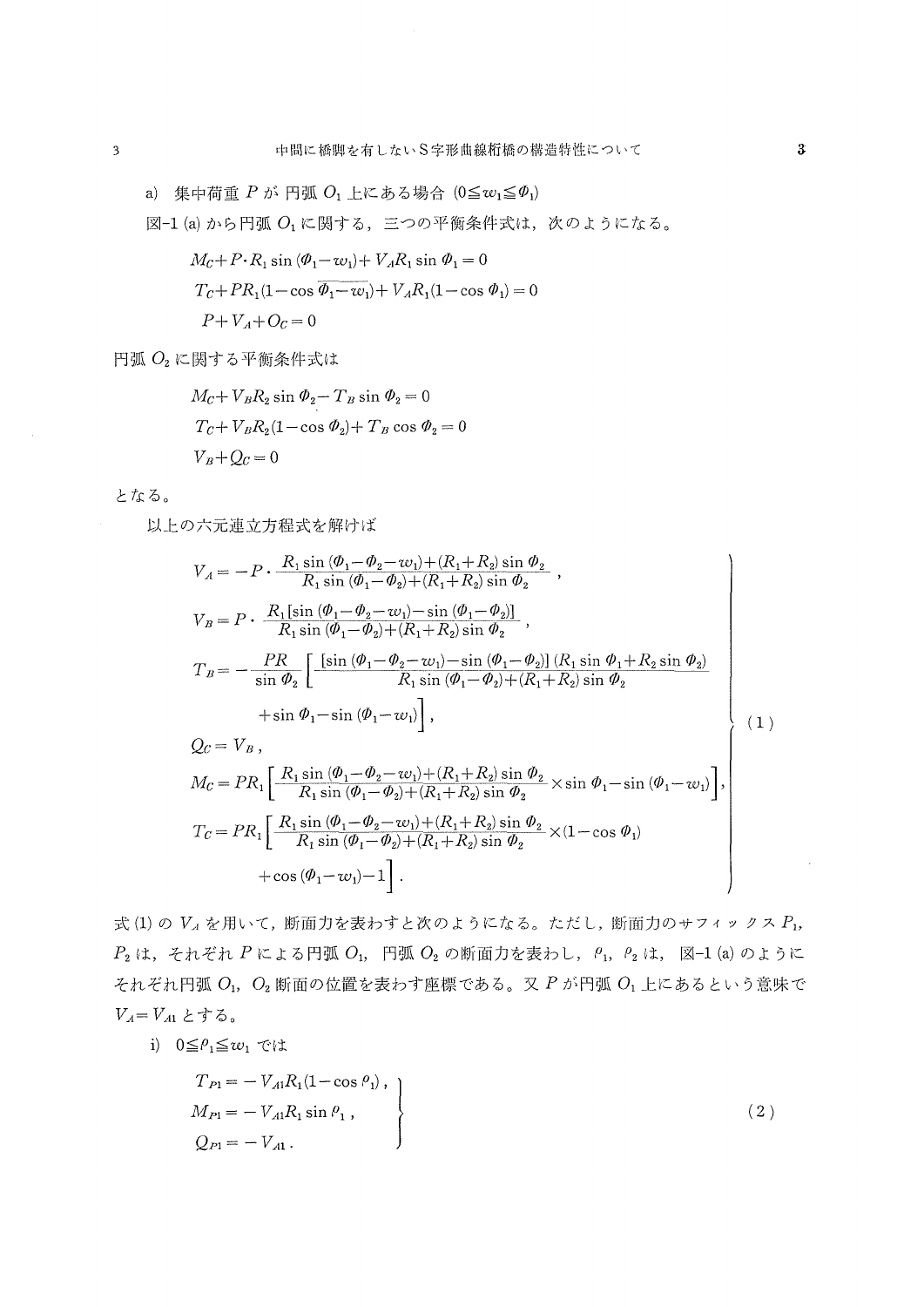- ii)  $w_1 < \rho_1 < \phi_1$  では  $T_{P1}=-\,V_{A1}R_1(1-\cos\,\theta_1)-PR_1(1-\cos\,\overline{\theta_1-\boldsymbol{w}_1})\;,$  $M_{P1}=-\,V_{A1}R_1\sin\,\theta_1\!-\!PR_1\sin\left(\theta_1\!-\!w_1\!\right)\,,$  $(3)$  $Q_{P1} = -V_{A1} - P$ .
- iii)  $0 \leq \rho_2 \leq \phi_2$  では

$$
T_{P2} = V_{A1} \left[ R_2 (1 - \cos \rho_2) + R_1 (\cos \overline{\phi_1 - \rho_2} - \cos \rho_2) \right] + P \left[ R_2 (1 - \cos \rho_2) + R_1 (\cos \overline{\phi_1 - w_1 - \rho_2} - \cos \rho_2) \right],
$$
  
\n
$$
M_{P2} = V_{A1} \left[ R_2 \sin \rho_2 + R_1 (\sin \overline{\phi_1 - \rho_2} + \sin \rho_2) \right] - P \left[ R_2 \sin \rho_2 + R_1 (\sin \overline{\phi_1 - w_1 - \rho_2} + \sin \rho_2) \right],
$$
  
\n
$$
Q_{P2} = -V_{A1} - P.
$$
\n(4)

b)  $P$  が円弧  $O<sub>2</sub>$ 上にある場合

この場合も a) と同様に解くことができる。この場合の支点 A における反力を Va2 とす ると

$$
V_{A2} = -P \cdot \frac{R_2 \sin(\phi_2 - w_2)}{R_1 \sin(\phi_1 - \phi_2) + (R_1 + R_2) \sin \phi_2} \,. \tag{5}
$$

- となる。VA2によって断面力を表わすと
	- i)  $0 \leq \rho_1 \leq \phi_1$  では

$$
T_{P1} = -V_{A2}R_1(1 - \cos \rho_1),
$$
  
\n
$$
M_{P1} = -V_{A2}R_1 \sin \rho_2,
$$
  
\n
$$
Q_{P1} = -V_{A2}.
$$
\n(6)

ii)  $0 \leq \rho_2 \leq w_2$  では

$$
T_{P2} = V_{A2} \left[ R_2 (1 - \cos \rho_2) + R_1 (\cos \overline{\phi_1 - \rho_2} - \cos \rho_2) \right],
$$
  
\n
$$
M_{P2} = -V_{A2} \left[ R_2 \sin \rho_2 + R_1 (\sin \overline{\phi_1 - \rho_2} + \sin \rho_2) \right],
$$
  
\n
$$
Q_{P2} = -V_{A2}.
$$
\n(7)

iii) 
$$
w_2 \leq \theta_2 \leq \theta_2 \leq \forall x
$$

$$
T_{P2} = V_{A2} \left[ R_2 (1 - \cos \rho_2) + R_1 (\cos \overline{\phi_1 - \rho_2} - \cos \rho_2) \right] + P R_2 (1 - \cos \overline{\phi_2 - w_2}),
$$
\n(8)

$$
M_{P2} = -V_{A2} \Big[ R_2 \sin \rho_2 + R_1 (\sin \overline{\phi_1 - \rho_2} + \sin \rho_2) \Big] - PR_2 \sin (\rho_2 - w_2) ,
$$
  

$$
Q_{P2} = -V_{A2} - P .
$$

となる。

 $\overline{\mathbf{4}}$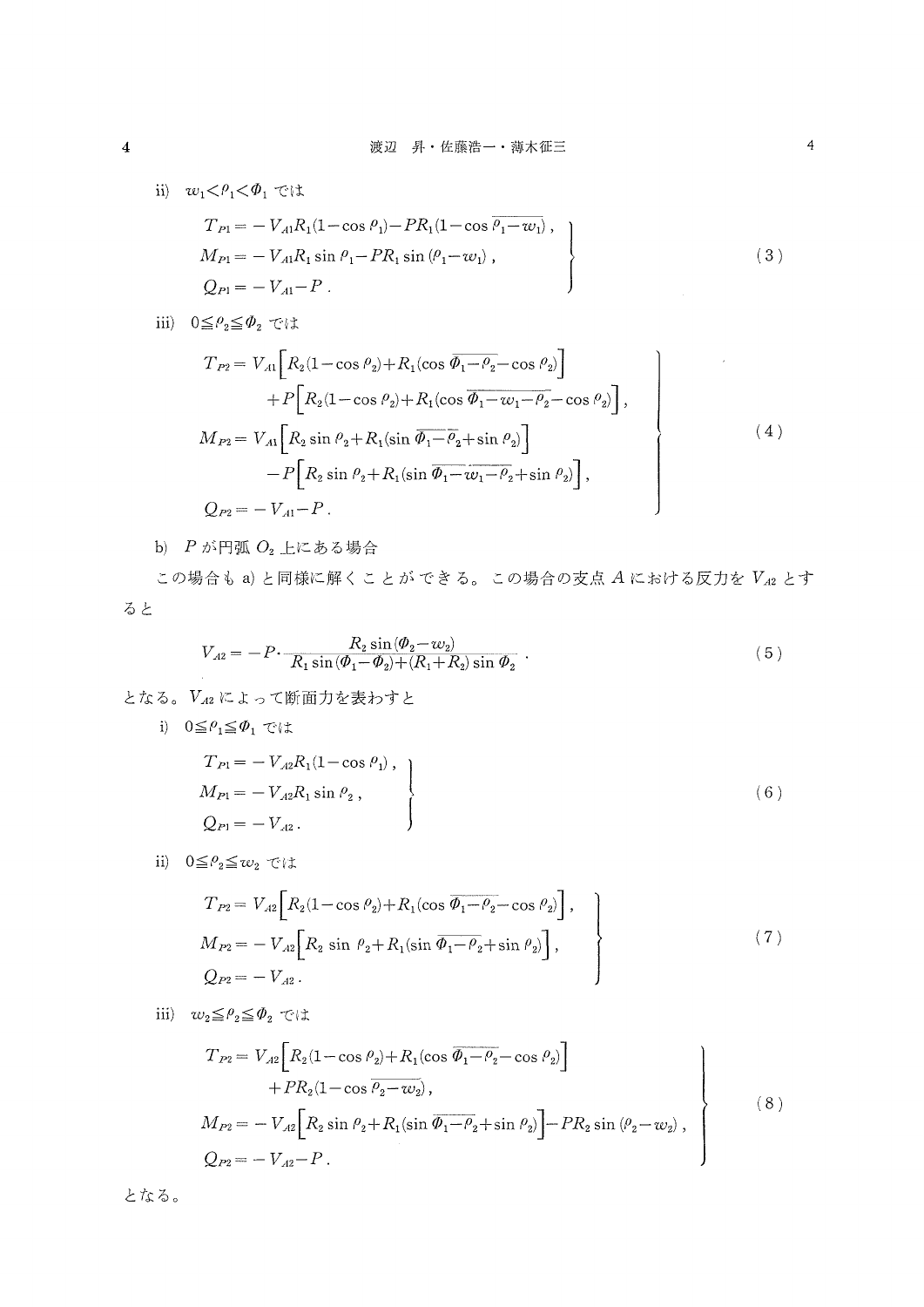支点 A にねじりモーメント T が作用す る場合も,(1)と同様に以下の六元連立方程式 が得られる (図-2参照)。

円弧 O1 についての平衡条件式は

$$
M_{CT} - T \sin \Phi_1 + V_{AT}R_1 \sin \Phi_1 = 0,
$$
  
\n
$$
T_{CT} + T \cos \Phi_1 + V_{AT}R_1(1 - \cos \Phi_1) = 0,
$$
  
\n
$$
Q_{CT} + V_{AT} = 0,
$$



円弧 O2 についての平衡条件式は

$$
M_{CT} + V_{BT}R_2 \sin \Phi_2 - T_{BT} \sin \Phi_2 = 0,
$$
  
\n
$$
T_{CT} + V_{BT}R_2(1 - \cos \Phi_2) + T_{BT} \cos \Phi_2 = 0,
$$
  
\n
$$
V_{BT} - Q_{CT} = 0.
$$

となる。

これら六元連立方程式を解けば

$$
V_{AT} = T \cdot \frac{\sin (\phi_1 - \phi_2)}{R_1 \sin (\phi_1 - \phi_2) + (R_1 + R_2) \sin \phi_2},
$$
  
\n
$$
V_{BT} = -T_1 \frac{\sin (\phi_1 - \phi_2)}{R_1 \sin (\phi_1 - \phi_2) + (R_1 + R_2) \sin \phi_2},
$$
  
\n
$$
T_{BT} = \frac{T}{\sin \phi_2} \left[ \sin \phi_1 - \frac{(R_1 \sin \phi_1 + R_2 \sin \phi_2) \sin (\phi_1 - \phi_2)}{R_1 \sin (\phi_1 - \phi_2) + (R_1 + R_2) \sin \phi_2} \right],
$$
  
\n
$$
M_{CT} = T \left[ \sin \phi_1 - \frac{R_1 \sin \phi_1 \sin (\phi_1 - \phi_2)}{R_1 \sin (\phi_1 - \phi_2) + (R_1 + R_2) \sin \phi_2} \right],
$$
  
\n
$$
T_{CT} = -T \left[ \cos \phi_1 + \frac{R_1(1 - \cos \phi_1) \sin (\phi_1 - \phi_2)}{R_1 \sin (\phi_1 - \phi_2) + (R_1 + R_2) \sin \phi_2} \right],
$$
  
\n
$$
Q_{CT} = -V_{AT}.
$$
  
\n(9)

となる。

VAT によって断面力を表わすと次のようになる。

 $\sim$   $\lambda$ 

$$
T_{T1} = -T \cos \rho_1 - V_{AT} R_1 (1 - \cos \rho_1),
$$
  
\n
$$
M_{T1} = T \sin \rho_1 - V_{AT} R_1 \sin \rho_1,
$$
  
\n
$$
Q_{T1} = -V_{AT}.
$$
\n(10)

ii)  $0 \leq \rho_2 \leq \phi_2$  では

i)  $0 \leq \rho_1 \leq \phi_1$  では

$$
T_{T2} = -T \cos (\theta_1 - \theta_2) + V_{AT} \Big[ R_2 (1 - \cos \theta_2) + R_1 (\cos \overline{\theta_1 - \theta_2} - \cos \theta_2) \Big],
$$
  
\n
$$
M_{T2} = T \sin (\theta_1 - \theta_2) - V_{AT} \Big[ R_2 \sin \theta_2 + R_1 (\sin \overline{\theta_1 - \theta_2} + \sin \theta_2) \Big],
$$
  
\n
$$
Q_{T2} = -V_{AT}.
$$
\n(11)

 $5<sup>1</sup>$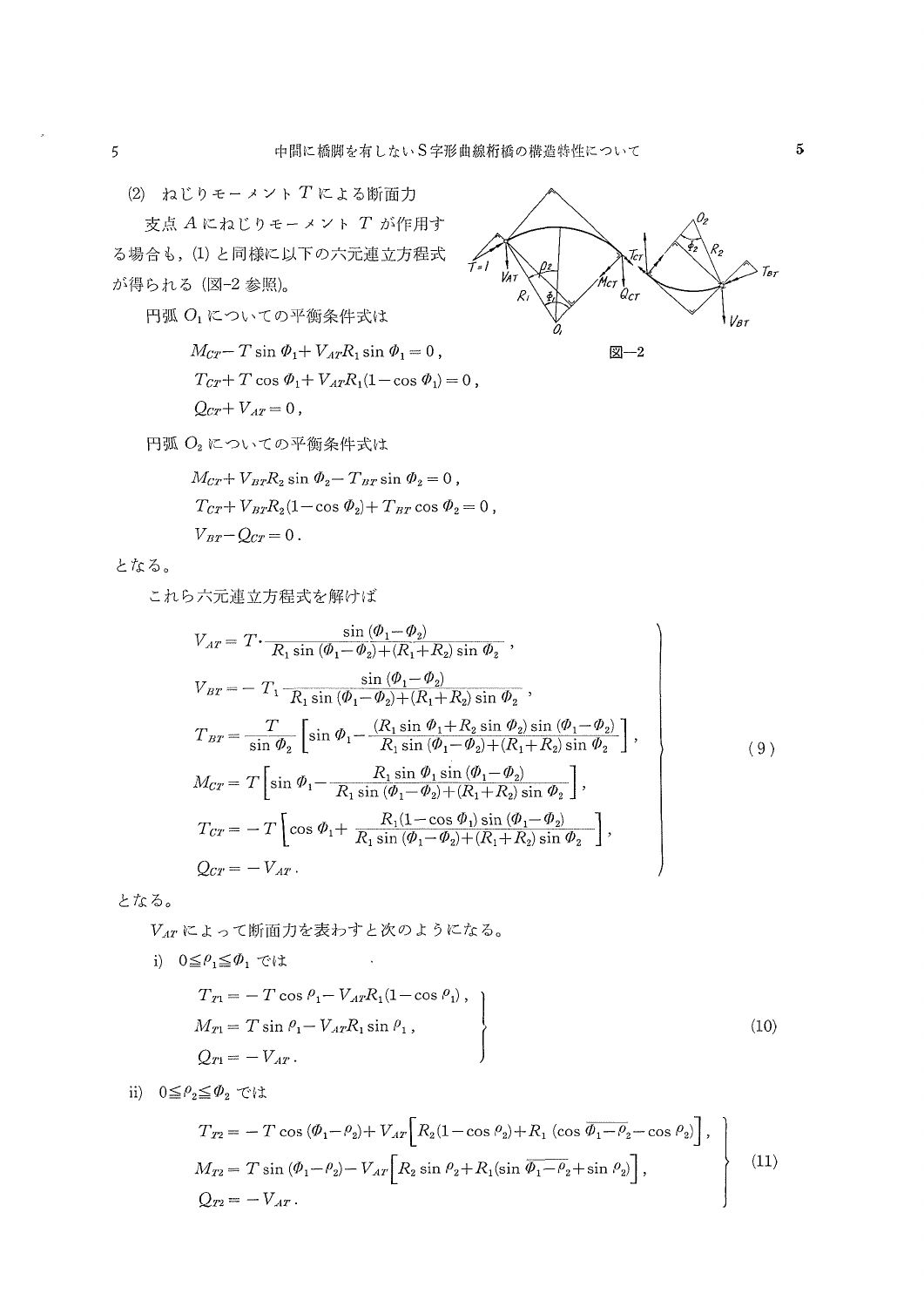(3) 支点ねじりモーメント T=1によるたわみ曲線

 $T=1$ によるねじりモーメント,曲げモーメントをそれぞれ  $T_T$ ,  $M_T$ とし,  $P=1$ による それらを  $T_P$ ,  $M_P$ とすると  $T = 1$ によるたわみ曲線  $f_T$ は

$$
f_T = \int_0^{\phi_1} \left( \frac{M_P M_T}{EI} + \frac{T_P T_T}{GI_T} \right) R_1 d\theta_1 + \int_0^{\phi_2} \left( \frac{M_P M_T}{EI} + \frac{T_P T_T}{GI_T} \right) R_2 d\theta_2 \tag{12}
$$

となる。ただしせん断力による影響は無視する。(1),(2)で求まった断面力を代入して計算す れば次のようになる。

i) 円弧 $O_1$ のたわみ曲線 $f_{T1}$ 

$$
\int_{0}^{\phi_{1}} \frac{M_{P}M_{T}}{EI} R_{1} d\theta_{1} = f_{TM},
$$
\n
$$
\int_{0}^{\phi_{1}} \frac{T_{P}T_{T}}{GI_{T}} R_{1} d\theta_{1} = f_{TT},
$$
\n
$$
\int_{0}^{\phi_{2}} \frac{M_{P}M_{T}}{EI} R_{2} d\theta_{2} = f_{TM2},
$$
\n
$$
\int_{0}^{\phi_{2}} \frac{T_{P}T_{T}}{GI_{T}} R_{2} d\theta_{2} = f_{TT2}.
$$
\n(13)

とおく。 $f_{TM}$ は  $T=1$ によるたわみの内, 式(12)で円弧 $O_1$ の部分の曲げモーメント $M$ によ る仕事を表わし,  $f_{TT}$ は  $T=1$ によるたわみの内, 式(12) で円弧 $O_1$ の部分のねじりモーメン トTによる仕事を表わす。他についても同様。

$$
\frac{R_2}{R_1} = \lambda, \qquad \frac{EI}{GI_T} = k
$$

とおくと

$$
f_{TM1} \cdot \left(\frac{EI}{R_1^2}\right) = (V_{AT}R_1 - 1) (V_{A1}c_1 + c_2),
$$
  
\n
$$
f_{TT1} \cdot \left(\frac{EI}{R_1^2}\right) = k \Big[ (V_{AT}R_1 - 1) (V_{A1}c_3 + c_4) + V_{AT}R_1(V_{A1}\varphi_1 - c_5) - V_{A1}(2 \cdot V_{AT}R_1 - 1) c_6 - \Big\{ (V_{A1} + 1) (V_{AT}R_1 - 1) + V_{A1}V_{AT}R_1 \Big\} c_7 \Big],
$$
  
\n
$$
f_{TM2} \cdot \frac{EI}{R_1^2} = \lambda \Big[ (1 + \lambda) \cdot \Big\{ (V_{A1} + 1) (V_{AT}R_1 - 1) + V_{A1}V_{AT}R_1 \Big\} c_8 + (V_{AT}R_1 - 1) (V_{A1}c_9 + c_{10}) + (1 + \lambda) V_{AT}R_1
$$
  
\n
$$
\times V_{AT}R_1 \Big\{ (V_{A1} + 1) (1 + \lambda) c_{11} + c_{12} \Big\} \Big],
$$
  
\n
$$
f_{TT2} \cdot \frac{EI}{R_1^2} = \lambda k \Big[ (V_{AT}R_1 - 1) (V_{A1}c_{13} + c_{14}) + \Big\{ (V_{A1} + 1) (V_{AT}R_1 - 1) + V_{A1}V_{AT}R_1 \Big\} \Big\{ \lambda c_{15} - (1 + \lambda) c_{16} \Big\} + (1 + \lambda) (V_{A1} + 1)
$$
  
\n
$$
\times V_{AT}R_1 \Big\{ (1 + \lambda) c_{17} - 2\lambda c_{18} \Big\} + V_{AT}R_1 \Big\{ \lambda c_{19} - (1 + \lambda) c_{20} \Big\} + (V_{A1} + 1) V_{AT}R_1 \lambda^2 \varphi_2 \Big].
$$
  
\n(14)

となる。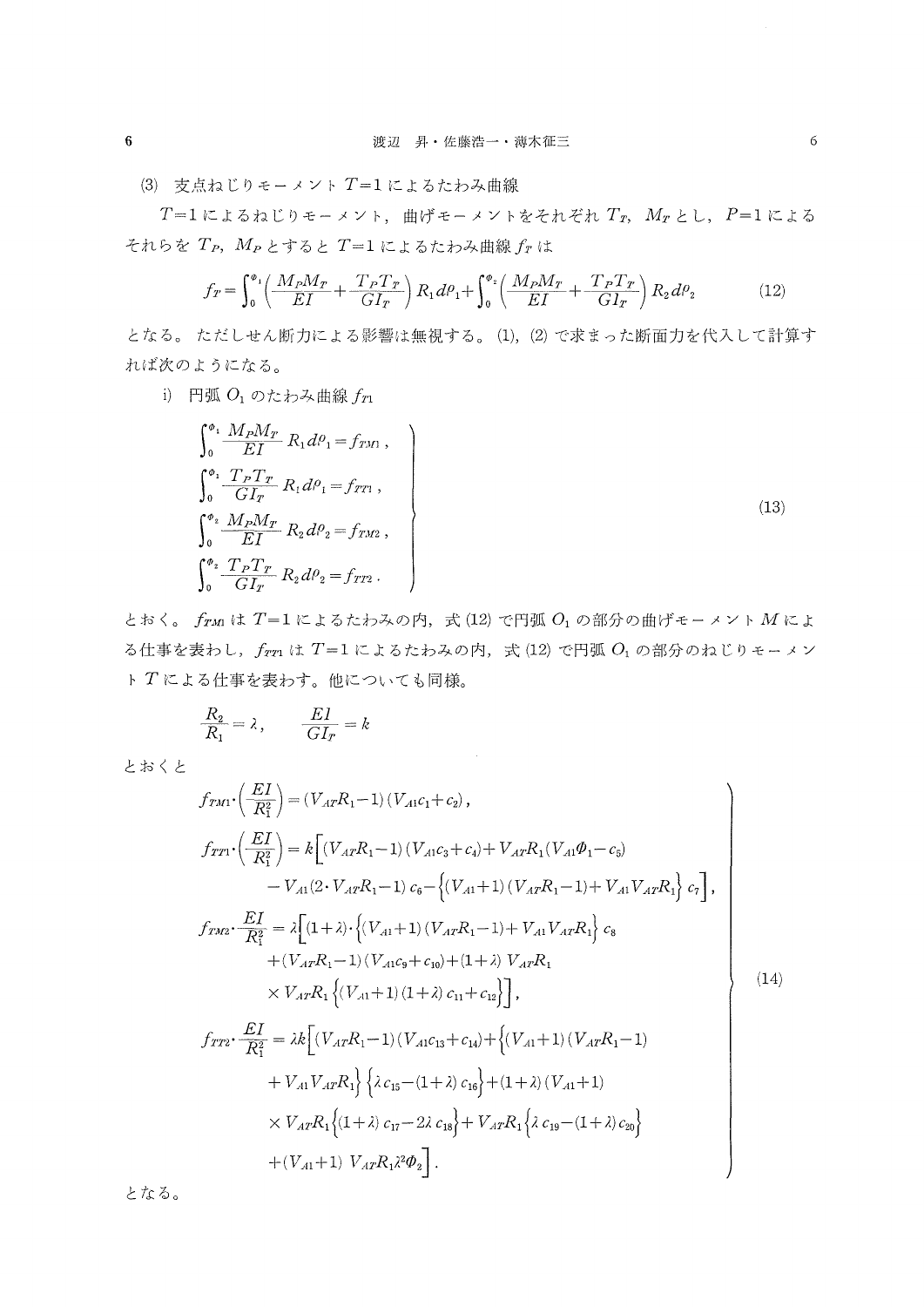$\overline{7}$ 

故に円弧  $O_1$  のたわみ曲線  $f_{T1}$  は式 (12), (14) より

$$
f_{T1} = (f_{TM1} + f_{TM2} + f_{TT1} + f_{TT2}) \left(\frac{R_1^2}{EI}\right). \tag{15}
$$

で与えられる。ただし式(14)で

$$
c_1 = \frac{(\theta_1 - \sin \theta_1 \cos \theta_1)}{2},
$$
  
\n
$$
c_2 = \frac{[(\theta_1 - w_1) \cos w_1 - \cos \theta_1 \sin (\theta_1 - w_1)]}{2},
$$
  
\n
$$
c_3 = \frac{(\theta_1 + \sin \theta_1 \sin \theta_1)}{2},
$$
  
\n
$$
c_4 = \frac{[(\theta_1 - w_1) \cos w_1 + \cos \theta_1 \sin (\theta_1 - w_1)]}{2},
$$
  
\n
$$
c_5 = w_1 - \theta_1 + \sin (\theta_1 - w_1),
$$
  
\n
$$
c_6 = \sin w_1,
$$
  
\n
$$
c_7 = \sin \theta_1 - \sin w_1,
$$
  
\n
$$
c_8 = -[\theta_2 \cos \theta_1 - \cos (\theta_1 - \theta_2) \sin \theta_2],
$$
  
\n
$$
c_9 = \frac{[\theta_2 - \sin \theta_2 \cos (2\theta_1 - \theta_2)]}{2},
$$
  
\n
$$
c_{10} = \frac{[\theta_2 \cos w_1 - \sin \theta_2 \cos (2\theta_1 - \theta_2 - w_1)]}{2},
$$
  
\n
$$
c_{11} = \frac{(\theta_2 - \sin \theta_2 \cos \theta_2)}{2},
$$
  
\n
$$
c_{12} = -[\theta_2 \cos (\theta_1 - w_1) - \cos (\theta_1 - \theta_2 - w_1) \sin \theta_2],
$$
  
\n
$$
c_{13} = \frac{[\theta_2 + \sin \theta_2 \cos (2\theta_1 - \theta_2)]}{2},
$$
  
\n
$$
c_{14} = \frac{[\theta_2 \cos w_1 + \sin \theta_2 \cos (2\theta_1 - \theta_2 - w_1)]}{2},
$$
  
\n
$$
c_{15} = \sin \theta_1 - \sin (\theta_1 - \theta_2),
$$
  
\n
$$
c_{16} = \frac{[\theta_2 \cos \theta_1 + \sin \theta_2 \cos (\theta_2 - \theta_1)]}{2},
$$
  
\n
$$
c_{17} = \frac{(\theta_2 + \sin \theta_2 \cos \theta_2)}{2},
$$
  
\

である。

 $(16)$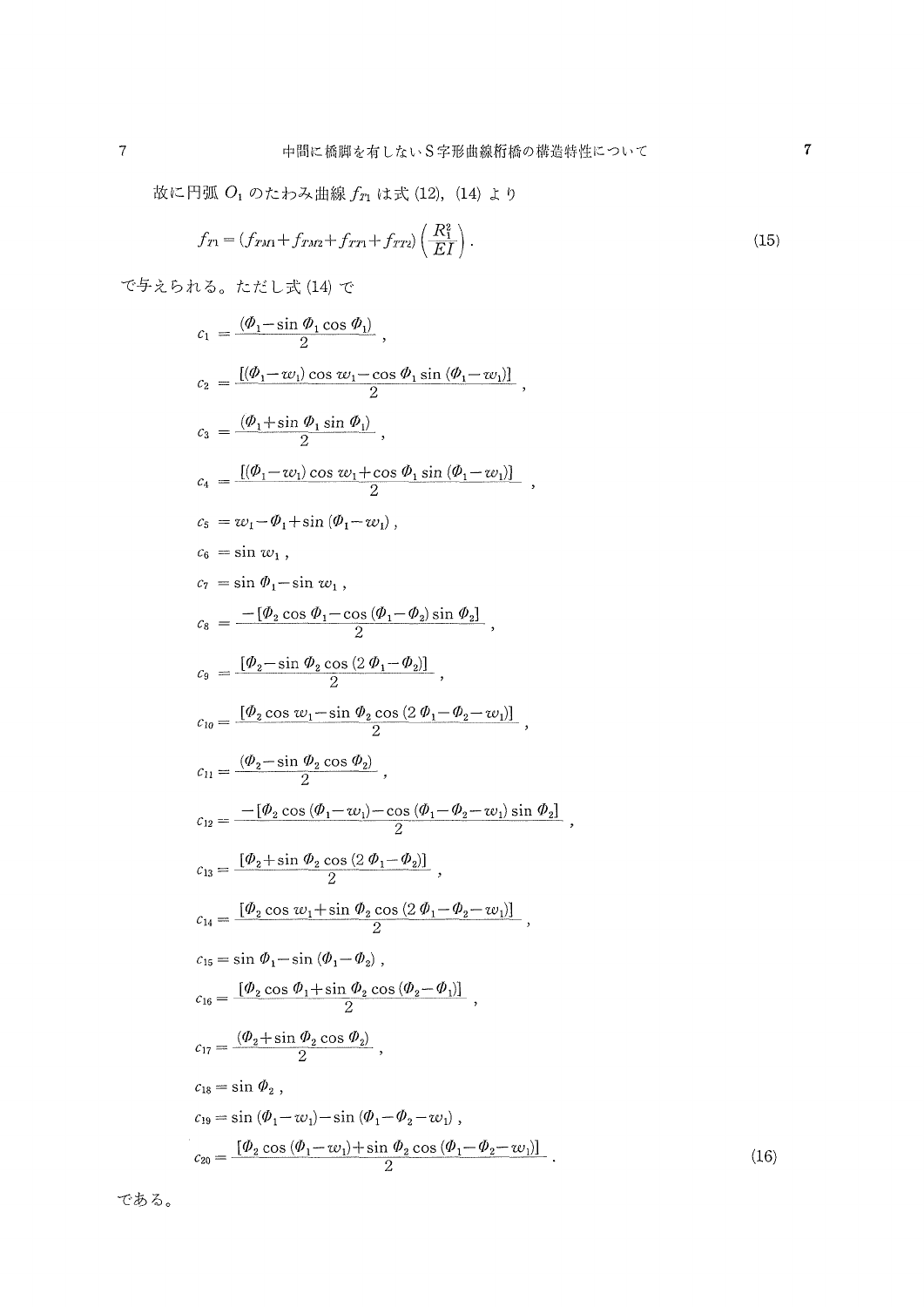ii) 円弧 $O_2$ の部分のたわみ曲線 $f_{12}$ 

これも同様に,(1)及び(2)の結果を、式(13)に代入して計算すれば次のようになる。

$$
f_{TM1} \cdot \frac{EI}{R_1^2} = V_{A2} (V_{A T} R_1 - 1) c_1 ,
$$
  
\n
$$
f_{TT1} \cdot \left(\frac{EI}{R_1^2}\right) = k \left\{ V_{A2} (V_{A T} R - 1) c_3 - (2 V_{A T} R_1 - 1) (c_6 + c_7) + V_{A T} R_1 \Phi_1 \right\} ,
$$
  
\n
$$
f_{TM2} \cdot \left(\frac{EI}{R_1^2}\right) = \lambda \left\{ V_{A2} (V_{A T} R_1 - 1) c_9 + V_{A2} (1 + \lambda) (2 V_{A T} R_1 - 1) c_8 \right\} + V_{A2} V_{A T} R_1 (1 + \lambda)^2 c_{11} + \lambda (V_{A T} R_1 - 1) c_{21} \right.
$$
  
\n
$$
+ V_{A T} R_1 \lambda (1 + \lambda) c_{22} \right\} ,
$$
  
\n
$$
f_{TT2} \left(\frac{EI}{R_1^2}\right) = \lambda k \left\{ V_{A2} (V_{A T} R_1 - 1) c_{13} - V_{A2} (2 V_{A T} R_1 - 1) (1 + \lambda) c_{16} \right\} + V_{A2} (2 V_{A T} R_1 - 1) \lambda c_{15} + V_{A2} V_{A T} R_1 (1 + \lambda)^2 c_{16} \right.
$$
  
\n
$$
- V_{A T} R_1 \lambda (1 + \lambda) (2 V_{A 2} c_{19} + c_{23} - c_{24}) - (V_{A T} R_1 - 1) \lambda c_{15} + (V_{A T} R_1 - 1) \lambda c_{26} + V_{A T} R_1 \lambda^2 (V_{A 2} \Phi_2 - c_{27}) \right\} .
$$
  
\n(17)

故に $T=1$ による円弧 $O<sub>2</sub>$ の部分のたわみ曲線は

$$
f_{T2} = (f_{TM1} + f_{TT1} + f_{TM2} + f_{TT2}) \cdot \left(\frac{R_1^2}{EI}\right) \,. \tag{18}
$$

で与えられる。ただし式(17)で

$$
c_{21} = \frac{\left[-(\Phi_2 - w_2)\cos{(\Phi_1 - w_2)} + \sin{(\Phi_2 - w_2)}\cos{(\Phi_1 - \Phi_2)}\right]}{2},
$$
  
\n
$$
c_{22} = \frac{\left[(\Phi_2 - w_2)\cos{w_2} - \cos{\Phi_2}\sin{(\Phi_2 - w_2)}\right]}{2},
$$
  
\n
$$
c_{23} = \sin{\Phi_2} - \sin{w_2},
$$
  
\n
$$
c_{24} = \frac{\left[(\Phi_2 - w_2)\cos{w_2} + \cos{\Phi_2}\sin{(\Phi_2 - w_2)}\right]}{2},
$$
  
\n
$$
c_{25} = \frac{\left[(\Phi_2 - w_2)\cos{(\Phi_1 - w_2)} + \cos{(\Phi_1 - \Phi_2)}\sin{(\Phi_2 - w_2)}\right]}{2},
$$
  
\n
$$
c_{26} = \sin{(\Phi_1 - w_2)} - \sin{(\Phi_1 - \Phi_2)},
$$
  
\n
$$
c_{27} = -\Phi_2 + w_2 + \sin{(\Phi_2 - w_2)}
$$
\n(19)

である。 $c_1 \thicksim c_{20}$ は既に式(16)で与えられている。

## 3.S字形曲線一次不静定単純桁

S字形曲線一次不静定単純桁とは, 両端が曲げに対して単純支持であり, 同時に両端がね じりに対して抵抗する桁をいう。構造力学的には曲げに対して静定ねじりに対して一次不静定 である。ここでは2.と岡様に曲げねじりは考えない。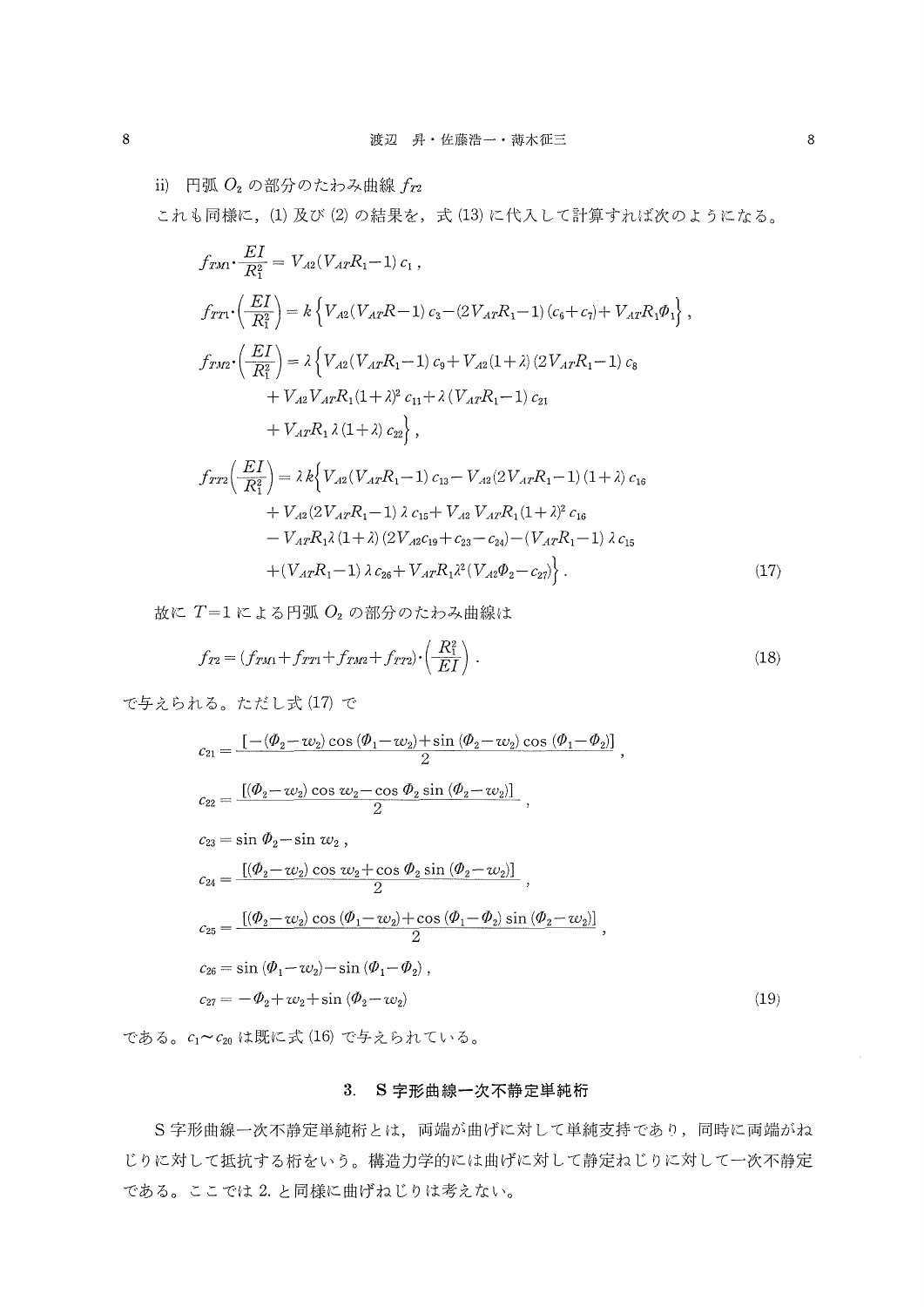### (1)不静定力の影響線

 いま図一3(a)のようなS字形曲線一次不静定桁を考える。 それには図一3(b)のように一 端におけるねじりの抵抗を解放したもの,即ち2.のS字形曲線静定単純桁を基本系にえらび その代り不静定ねじりモーメントX=1を挿入する。



いま外力として、P=1のみが作用する場合を考えると仕事方程式は

 $\delta_{11}X+\delta_{10}=0$ ,

ここで $\delta_{11}$ は基本系に X=1が作用している状態で、X=1がなす仕事, $\delta_{10}$ は同じ状態におけ る基本系の垂直変位図である。 $\delta_{10}$ は式(15), (18)で求まっている。

 $\delta_{11}$  は

$$
\delta_{11} = \int_0^{\phi_1} \left( \frac{M_T^2}{EI} + \frac{T_T^2}{GI_T} \right) R_1 d\theta_1 + \int_0^{\phi_2} \left( \frac{M_T^2}{EI} + \frac{T_T^2}{GI_T} \right) R_2 d\theta_2 ,
$$

で与えられる。Mr, Trは既に2)で与えられているからそれらを代入して計算すると結局, 次のようになる。

$$
\delta_{11} \cdot \left(\frac{EI}{R}\right) = (V_{AT}R - 1)^2 c_1 + k \left[ (V_{AT}R_1 - 1)^2 c_3 - 2 V_{AT}R_1(V_{AT}R_1 - 1) \times (c_6 + c_7) + V_{AT}^2 R_1^2 \Phi_1 \right] + \lambda \left[ (V_{AT}R_1 - 1)^2 c_9 + 2 V_{AT} \times R_1(1 + \lambda) (V_{AT}R_1 - 1) c_8 + V_{AT}^2 R_1^2 (1 + \lambda)^2 c_{11} \right] \n+ \lambda k \left[ (V_{AT}R_1 - 1)^2 c_{13} + V_{AT}^2 R_1^2 (1 + \lambda)^2 c_{17} - 2 V_{AT}R_1 \times (V_{AT}R_1 - 1) (1 + \lambda) c_{16} - 2 V_{AT}^2 R_1^2 \lambda (1 + \lambda) c_{18} \right] \n+ 2 V_{AT}R_1 (V_{AT}R_1 - 1) \lambda c_{15} + V_{AT}^2 R_1^2 \lambda^2 \Phi_2 \right],
$$
\n(20)

ここで $c_1, c_2, \ldots c_k$ とは、式(16)で与えられている。故に不静定力影響線, $X$ "は  $P=1$  が円弧 $O<sub>1</sub>$ にある場合

$$
,,X"(w_{1})=-\frac{R_{1}f_{T1}}{\delta _{11}}\ ,
$$

 $P=1$  が円弧 $O<sub>2</sub>$ 上にある場合

$$
{}_{n}X^{"}(w_{2})=-\frac{R_{1}f_{T2}}{\delta_{11}}
$$

となる。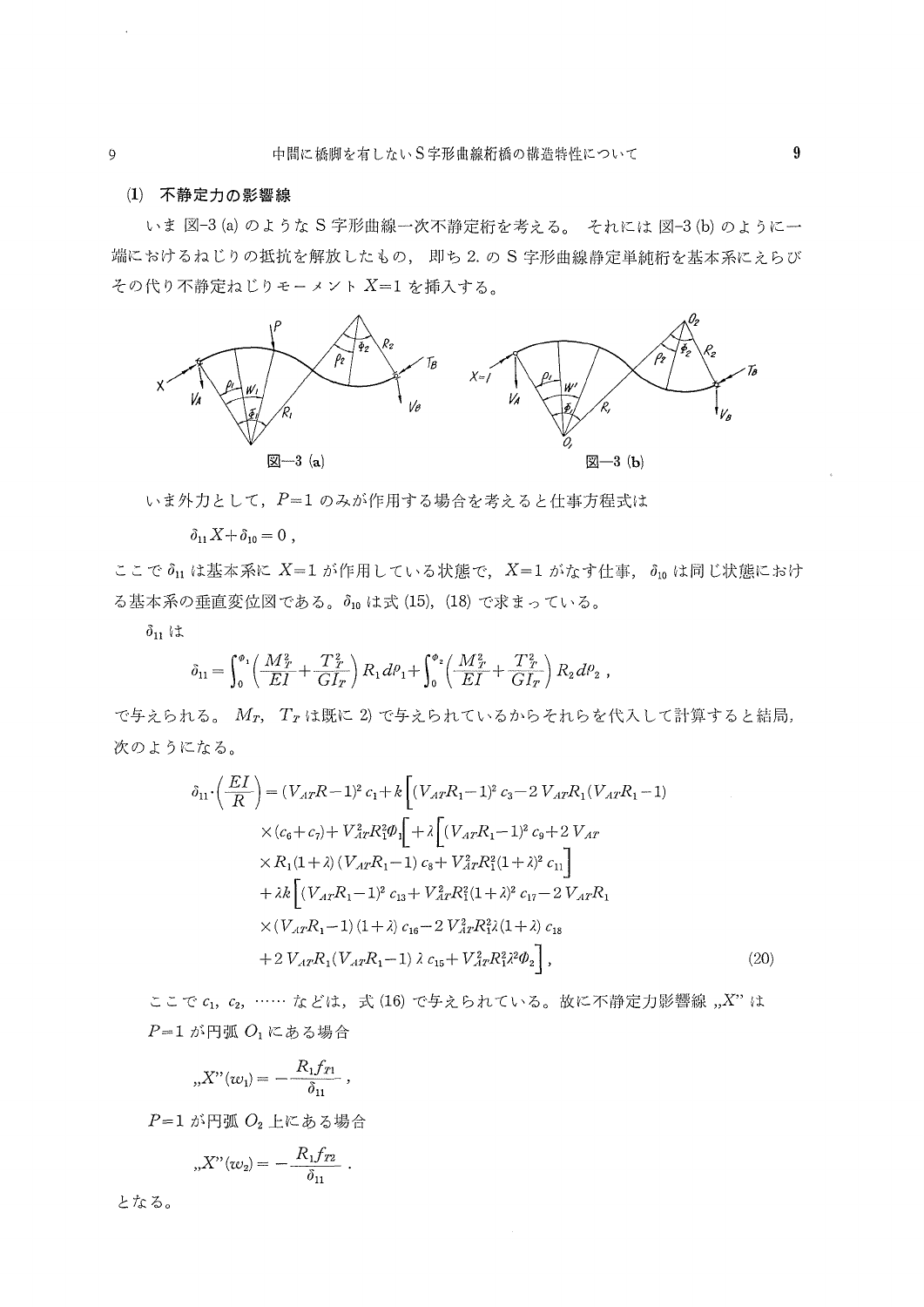(2)断面力影響線

 $(1)$ と同様に断面力を支点反力 $V_A$ を用いて表わすと

i) 円弧 $O_1$ 上の $\rho = \rho_1$ 点の影響線

以下で, "VAi", "VA2"はそれぞれ式(1), (5)と同じものである。

a)  $0 \lt w_1 \lt \rho_1$   $\lt$ it

$$
{}_{n}T_{P1}^{"} = -{}_{n}V_{A1}^{"}R_{1}(1-\cos \rho_{1}) - R_{1}(1-\cos \rho_{1}-w_{1})
$$
  

$$
-\left[\cos \rho_{1} + V_{A T} R_{1}(1-\cos \rho_{1})\right] \cdot {}_{n}X^{"}(w_{1}),
$$
  

$$
{}_{n}M_{P1}^{"} = -{}_{n}V_{A1}^{"}R_{1}\sin \rho_{1} - R_{1}\sin(\rho_{1}-w_{1}) - (V_{A T} R_{1}-1)\sin \rho_{1} \cdot {}_{n}X^{"}(w_{1}),
$$
  

$$
{}_{n}Q_{P1}^{"} = -{}_{n}V_{A1}^{"} - 1 - V_{A T} \cdot {}_{n}X^{"}(-w_{1}).
$$

b)  $\rho_1 \leq w_1 \leq \phi_1$  では

$$
{}_{n}T_{P1}^{"} = -{}_{n}V_{A1}^{"}R_{1}(1-\cos \theta_{1}) - \left[V_{A T}R_{1}(1-\cos \theta_{1}) + \cos \theta_{1}\right] \cdot {}_{n}X^{"}(w_{1}),
$$
  

$$
{}_{n}M_{P1}^{"} = -{}_{n}V_{A1}^{"}R_{1}\sin \theta_{1} - (V_{A T}R_{1} - 1)\sin \theta_{1} \cdot {}_{n}X^{"}(w_{1}),
$$
  

$$
{}_{n}Q_{P1}^{"} = -{}_{n}V_{A1}^{"} - V_{A T} \cdot {}_{n}X^{"}(w_{1}).
$$

c)  $0 \leq w_2 \leq \varPhi_2$  では

$$
{}_{n}T_{P2}^{"} = -{}_{n}V_{A2}^{"}R_{1}(1-\cos \theta_{1}) - \left[V_{A T}R_{1}(1-\cos \theta_{1})+\cos \theta_{1}\right] \cdot {}_{n}X^{"}(w_{2}) ,
$$
  

$$
{}_{n}M_{P2}^{"} = -{}_{n}V_{A2}^{"}R_{1}\sin \theta_{1} - (V_{A T}R_{1} - 1)\sin \theta_{1} \cdot {}_{n}X^{"}(w_{2}) ,
$$
  

$$
{}_{n}Q_{P2}^{"} = -{}_{n}V_{A2}^{"} - V_{A T} \cdot {}_{n}X^{"}(w_{2}) .
$$

ii) 円弧 $O_2$ 上の $\rho = \rho_2$ 点の影響線

これもa)と同様に表わされるので省略する。

(3)等分布荷重qを満載した場合の断面力

これは, (2)の影響線の面積を求め  $q$ を乗じればよい。

i) ねじりモーメント $T_q$ 

$$
\frac{T_q}{q} = \int_0^{\rho_1} \left[ -\, , V_{A1}{}^{\prime\prime} R_1 (1 - \cos \rho_1) - R_1 (1 - \cos \overline{\rho_1 - w_1}) \right] R_1 \, dw_1 \n+ \int_{\rho_1}^{\phi_1} \left[ -\, , V_{A1}{}^{\prime\prime} R_1 (1 - \cos \rho_1) \right] R_1 \, dw_1 + \int_0^{\rho_2} \left[ -\, , V_{A2}{}^{\prime\prime} R_1 (1 - \cos \rho_1) \right] R_2 \, dw_2 \n+ \int_0^{\phi_1} \left[ - \left[ V_{A T} R_1 (1 - \cos \rho_1) + \cos \rho_1 \right] \cdot \, , X^{\prime\prime} (w_1) \right] R_1 \, dw_1 \n+ \int_0^{\phi_2} \left[ - \left[ V_{A T} R_1 (1 - \cos \rho_1) + \cos \rho_1 \right] \cdot \, , X^{\prime\prime} (w_2) \right] R_2 \, dw_2 , \tag{21}
$$

式(21)の第一項から第三項までの和は次のようになる。

$$
\int_{0}^{\rho_{1}} \left[ -\int_{0}^{1} N_{A1} \cdot R_{1} (1 - \cos \rho_{1}) - R_{1} (1 - \cos \overline{\rho_{1} - w_{1}}) \right] R_{1} \, dw_{1}
$$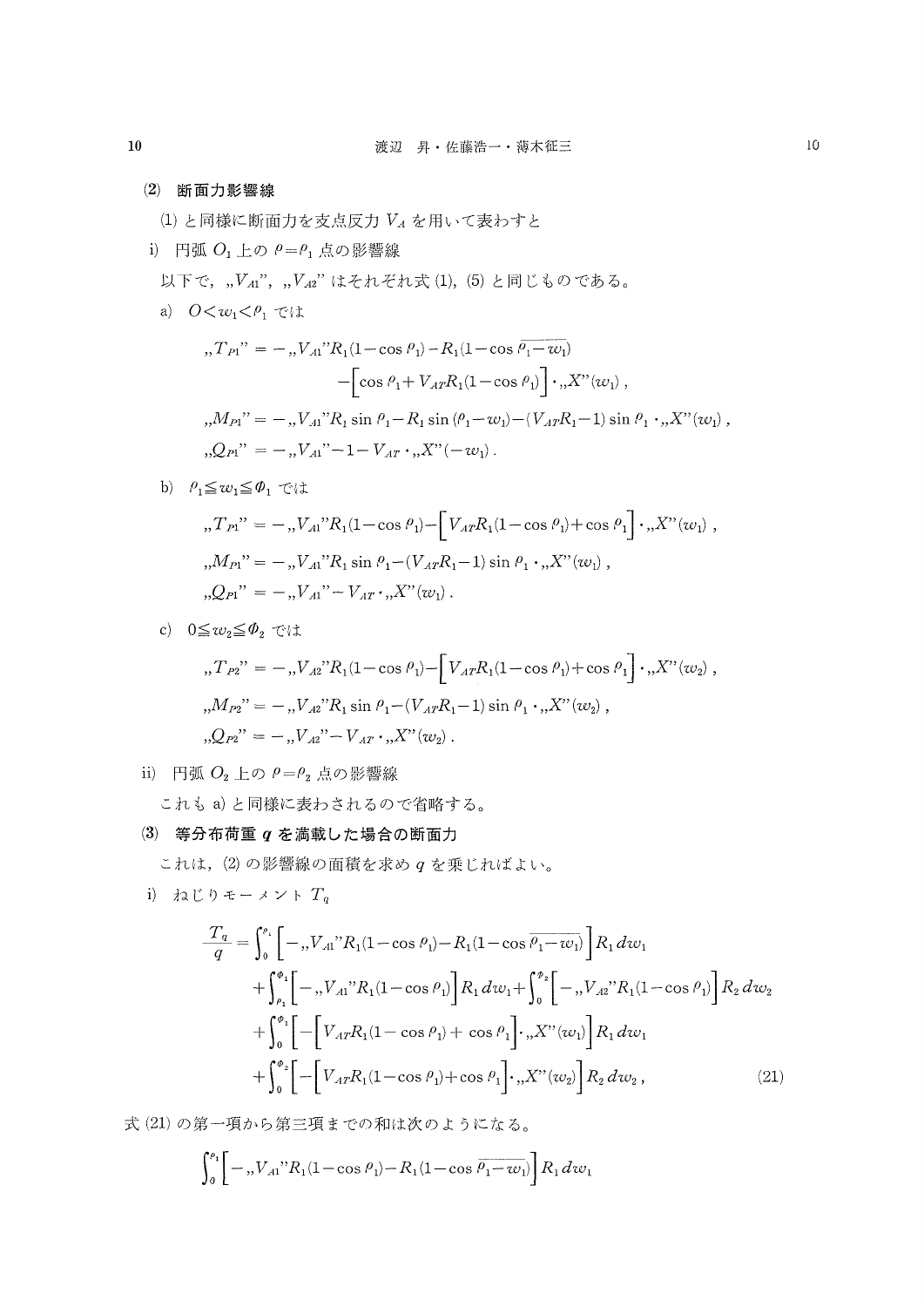$$
+\int_{\rho_1}^{\phi_1} \left[ -\, , V_{A1}{}^{\prime\prime} R_1 (1 - \cos \rho_1) \right] R_1 \, dv_1 + \int_0^{\phi_2} \left[ -\, , V_{A2}{}^{\prime\prime} R_1 (1 - \cos \rho_1) \right] R_2 \, dw_2
$$
  
\n
$$
= -R_1^2 (\rho_1 - \sin \rho_1) + \frac{R_1 (1 - \cos \rho_1)}{\sin (\phi_1 - \phi_2) + (1 + \lambda) \sin \phi_2}
$$
  
\n
$$
\times \left[ R_1 \left\{ \cos \phi_2 - \cos (\phi_1 - \phi_2) + (1 + \lambda) \phi_1 \sin \phi_2 \right\} + \lambda R_2 (1 - \cos \phi_2) \right], \qquad (22)
$$

第四項は

$$
\int_{0}^{\phi_{1}} \left[ -\left[ V_{AT}R_{1}(1-\cos\theta_{1}) + \cos\theta_{1} \right], X''(w_{1}) \right] R_{1} dw_{1}
$$
\n
$$
= -R_{1} \left[ V_{AT}R_{1}(1-\cos\theta_{1}) + \cos\theta_{1} \right] \int_{0}^{\phi_{1}} , X''(w_{1}) dw_{1}
$$
\n
$$
= -\frac{R_{1}^{2} \left[ V_{AT}R_{1}(1-\cos\theta_{1}) + \cos\theta_{1} \right]}{\delta_{11}} \int_{0}^{\phi_{1}} f_{T1} dw_{1} , \qquad (23)
$$

ここで $f_{T1}$ は式(15)で与えられているからこれを計算すると次のようになる。

$$
\frac{EI}{R_1^2} \int_0^{\phi_1} f_{T1} dv_1 = (V_{AT}R_1 - 1) (K_1 c_1 + d_1) + k \left[ (V_{AT}R_1 - 1) (K_1 c_3 + d_2) + V_{AT}R_1 (K_1 c_2 - d_3) + 2 (V_{AT}R_1 - 1) K_2 - (2 V_{AT}R_1 - 1) \right] \times \left\{ K_1 \cdot (c_6 + c_7) + K_2 \right\} - (V_{AT}R_1 - 1) d_4 \right] \n+ \lambda \left[ (1 + \lambda) c_8 \left\{ (2 V_{AT}R_1 - 1) K_1 + (V_{AT}R_1 - 1) \cdot \phi_1 \right\} + (V_{TR}1 - 1) \times (K_1 c_9 + d_5) + (1 + \lambda) V_{AT}R_1 \left\{ (1 + \lambda) \right\} \right. \n\times c_{11} (K_1 + \phi_1) + d_6 \right\} + \lambda k \left[ (V_{AT}R_1 - 1) (K_1 c_{13} + d_7) \right. \n+ \left\{ (2 V_{AT}R_1 - 1) K_1 + (V_{AT}R_1 - 1) \phi_1 \right\} \cdot \left\{ \lambda c_{15} - (1 + \lambda) c_{16} \right\} \n+ (1 + \lambda) \cdot V_{AT}R_1 \left\{ (1 + \lambda) \cdot c_{17} - 2\lambda c_{18} \right\} (K_1 + \phi_1) \n+ V_{AT}R_1 \left\{ \lambda \cdot d_8 - (1 + \lambda) d_9 \right\} + V_{AT}R_1 \lambda^2 \phi_2 (K_1 + \phi_1) \right],
$$
\n(24)

ここに

$$
\begin{split} K_1&=\frac{\cos\,\theta_2-\cos\,(\theta_1-\theta_2)+\theta_1(1+\lambda)\sin\,\theta_2}{\sin\,(\theta_1-\theta_2)+(1+\lambda)\sin\,\theta_2}\;,\\ K_2&=\frac{\frac{1}{2}\left[\sin\,\theta_1\cos\,\theta-\theta_1\cos\,(\theta_1-\theta_2)\right]+(1+\lambda)\cdot(1-\cos\,\theta_1)\sin\,\theta_2}{\sin\,(\theta_1-\theta_2)+(1+\lambda)\cdot\sin\,\theta_2}\;,\\ d_1&=\frac{(1-\cos\,\theta_1)^2}{2}\;,\\ d_2&=\frac{(1-\cos^2\,\theta_1)}{2}\;,\\ d_3&=\frac{1-\cos\,\theta_1-\theta_1^2}{2}\;,\\ d_4&=\,\theta_1\sin\,\theta_1+\cos\,\theta_1-1\;, \end{split}
$$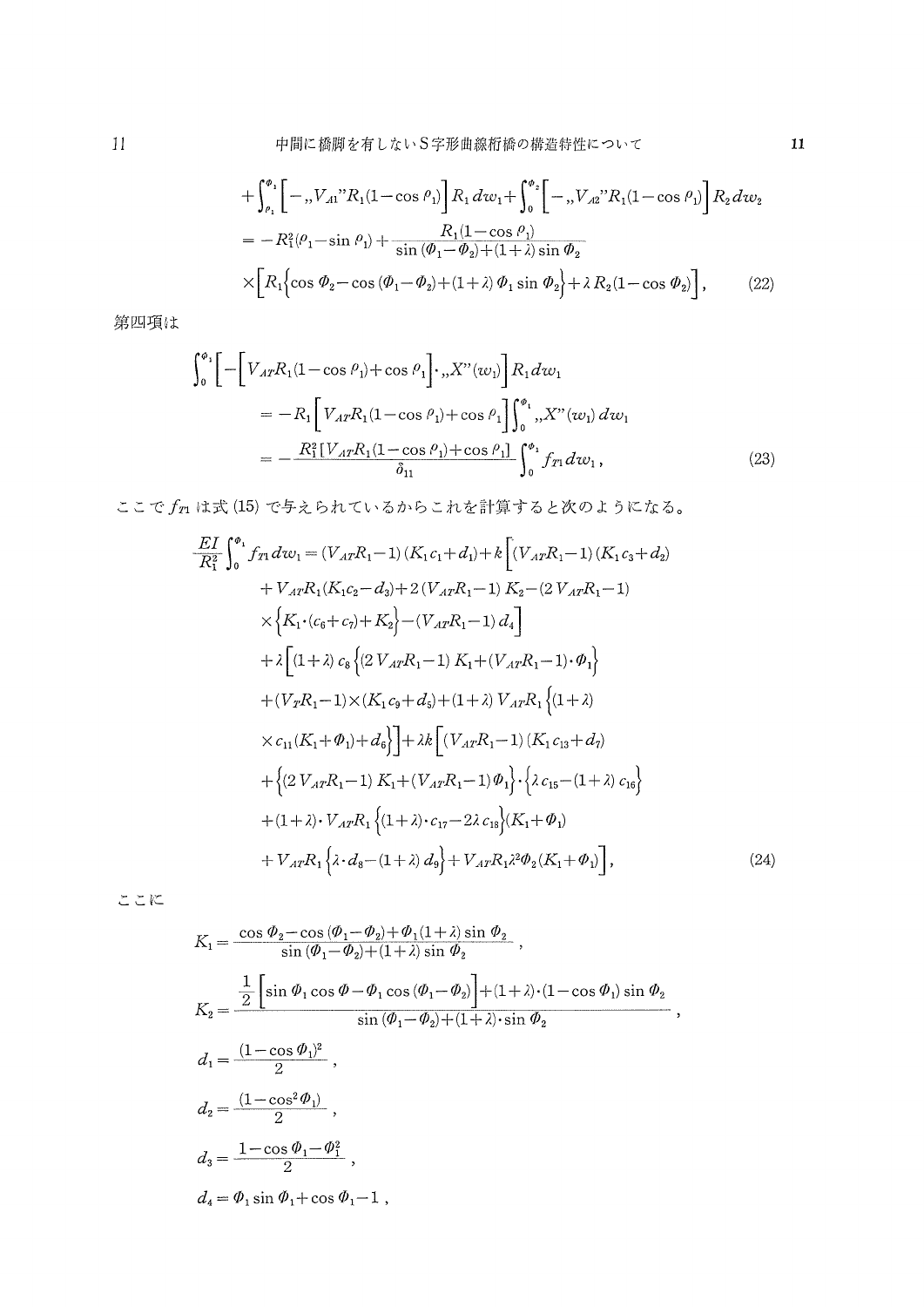$$
d_5 = \frac{[\phi_2 \sin \phi_1 - \sin \phi_2 \sin (\phi_1 - \phi_2) - \sin \phi_2 \sin (2\phi_1 - \phi_2)]}{2},
$$
  
\n
$$
d_6 = \frac{[\sin^2 \phi_2 - \phi_2 \sin \phi_1 + \sin \phi_2 \sin (\phi_1 - \phi_2)]}{2},
$$
  
\n
$$
d_7 = \frac{[\phi_2 \sin \phi_1 - \sin \phi_2 \sin (\phi_1 - \phi_2) + \sin \phi_2 \sin (2\phi_1 - \phi_2)]}{2},
$$
  
\n
$$
d_8 = 1 - \cos \phi_1 - \cos \phi_2 + \cos (\phi_1 - \phi_2),
$$
  
\n
$$
d_9 = \frac{[\sin^2 \phi_2 + \phi_2 \sin \phi_1 + \sin \phi_2 \sin (\phi_1 - \phi_2)]}{2}.
$$
\n(25)

である。c11 などの係数は、式(16)に示してあるものである。 第五項は、第四項と同じく、 $\int_0^{a_2} f_{T2} dw_2$ の計算になる。

(3) より計算の結果

$$
\frac{EI}{R_1^2} \int_0^{\phi_2} f_{T2} dv = (V_{AT} R_1 - 1) \cdot c_1 \cdot K_3 + k \cdot K_3 \left\{ (V_{AT} R_1 - 1) \, c_3 \right. \n- (2 V_{AT} R_1 - 1) \, c_{21} + V_{AT} R_1 \, \phi_1 \right\} + \lambda \cdot K_3 \left\{ (V_{AT} R_1 - 1) \, c_9 \right. \n+ (1 + \lambda) (2 V_{AT} R_1 - 1) \, c_8 + V_{AT} R_1 (1 + \lambda)^2 \, c_{11} \right\} \n+ \lambda^2 (V_{AT} R_1 - 1) \, e_1 + \lambda^2 (1 + \lambda) V_{AT} R_1 e_2 \n+ \lambda \cdot k K_3 \left\{ (V_{AT} R_1 - 1) \, c_{13} - (2 V_{AT} R_1 - 1) (1 + \lambda) \, c_{16} \right. \n+ (2 V_{AT} R_1 - 1) \lambda \, c_{15} + V_{AT} R_1 (1 + \lambda)^2 \, c_{17} \right\} \n+ \lambda \cdot k \left\{ - V_{AT} R_1 (1 + \lambda) (2 K_3 \, c_8 + e_3 - e_4) - (V_{AT} R_1 - 1) \lambda \, e_5 \right. \n+ (V_{AT} R_1 - 1) \lambda \, e_6 + V_{AT} R_1 \lambda^2 (k_3 \Phi_2 - e_7) \right\},
$$
\n(26)

ここに

$$
K_3 = -\frac{\lambda (1 - \cos \theta_2)}{\sin (\theta_1 - \theta_2) + (1 + \lambda) \sin \theta_2},
$$
  
\n
$$
e_1 = \frac{-[\cos \theta_1 + \theta_2 \sin \theta_1 - 2 \cos (\theta_1 - \theta_2) + \cos \theta_2 \cos (\theta_1 - \theta_2)]}{2},
$$
  
\n
$$
e_2 = \frac{(1 - \cos \theta_2)^2}{2},
$$
  
\n
$$
e_3 = \theta_2 \sin \theta_2 + \cos \theta_2 - 1,
$$
  
\n
$$
e_4 = \frac{(1 - \cos^2 \theta_2)}{2},
$$
  
\n
$$
e_5 = \frac{[\cos \theta_1 + \theta_2 \sin \theta_1 - \cos (\theta_1 - \theta_2)]}{2},
$$
  
\n
$$
e_6 = \cos (\theta_1 - \theta_2) - \theta_2 \sin (\theta_1 - \theta_2) - \cos \theta_1,
$$
  
\n
$$
e_7 = \frac{1 - \cos \theta_2 - \theta_2^2}{2}.
$$
  
\n(27)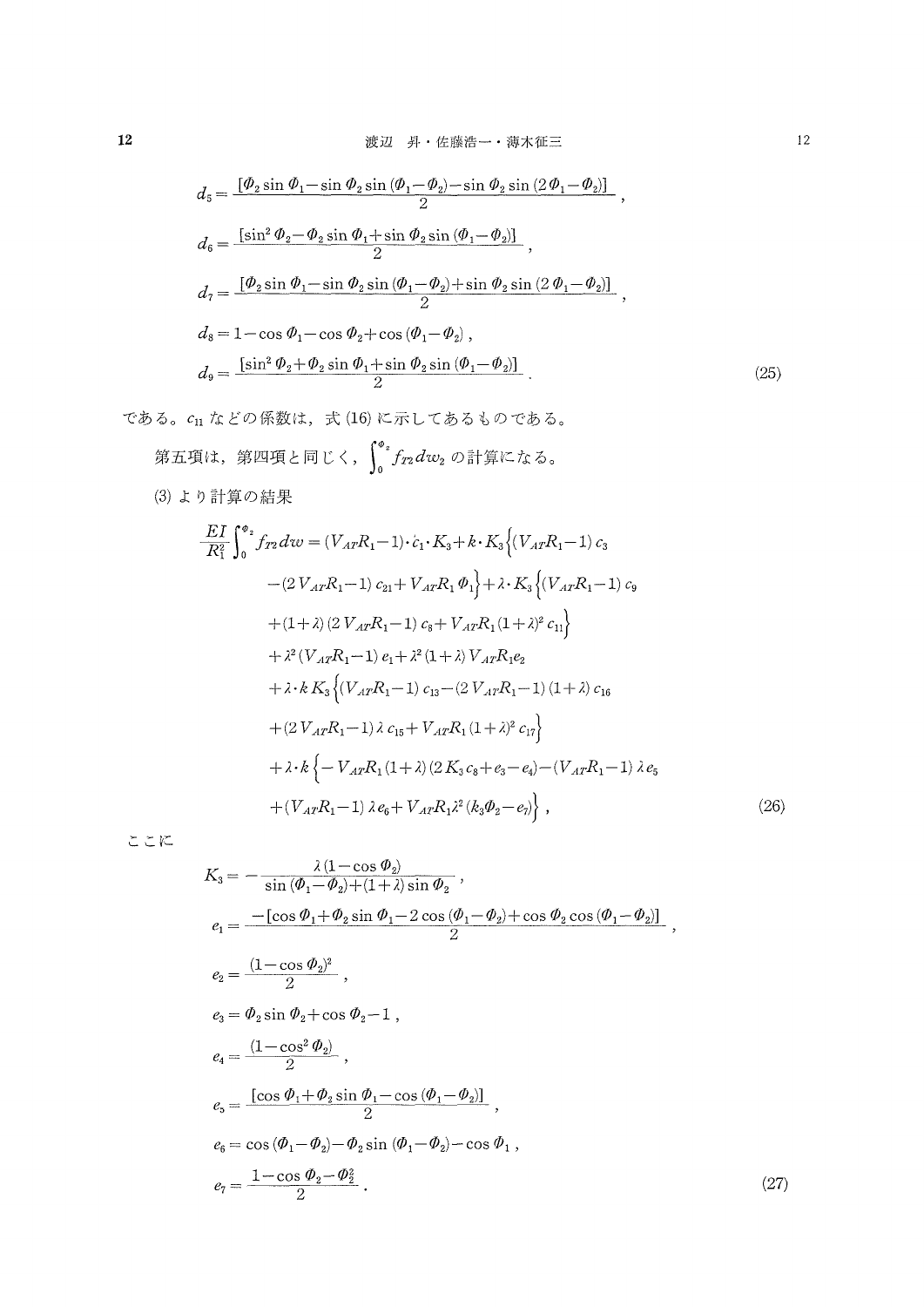である。よって式 (22), (24), (26) を (21) に代入すれば  $T_q$  は求まる。

ii) 曲げモーメント $M_q$ 

$$
\frac{M_q}{q} = \int_0^{\rho_1} \left[ -\, , V_{A1}{}^{"}R_1 \sin \theta_1 - R_1 \sin (\theta_1 - w_1) \right] R_1 dw_1 \n+ \int_{\rho_1}^{\phi_1} \left[ -\, , V_{A1}{}^{"}R_1 \sin \theta_1 \right] R_1 dw_1 + \int_0^{\phi_2} \left[ -\, , V_{A2}{}^{"}R_1 \sin \theta_1 \right] R_2 dw_2 \n+ \int_0^{\phi_1} \left[ -\left( V_{A7}R_1 - 1 \right) \sin \theta_1 \cdot \, , X{}^{"} (w_1) \right] R_1 dw_1 \n+ \int_0^{\phi_2} \left[ -\left( V_{A7}R_1 - 1 \right) \sin \theta_1 \cdot \, , X{}^{"} (w_2) \right] R_2 dw_2 , \tag{28}
$$

ここで第一項より第三項までの和は、次のようになる。

$$
\int_{0}^{\rho_{1}} \left[ -\int_{0}^{\rho_{2}} \left[ -\int_{0}^{\rho_{3}} N_{1} \sin \theta_{1} - R_{1} \sin (\theta_{1} - w_{1}) \right] R_{1} dw_{1} + \int_{\rho_{1}}^{\phi_{1}} \left[ -\int_{0}^{\rho_{2}} N_{1} \sin \theta_{1} \right] R_{1} dw_{1} + \int_{0}^{\phi_{2}} \left[ -\int_{0}^{r} N_{2} \cos \theta_{1} + \int_{0}^{r} R_{2} dw_{2} \right] ds
$$
  
\n
$$
= -R_{1}^{2} (1 - \cos \theta_{1} + \frac{R_{1} \sin \theta_{1}}{\sin (\phi_{1} - \phi_{2}) + (1 + \lambda) \sin \phi_{2}} + \lambda R_{2} (1 - \cos \phi_{2}) \right], \quad (29)
$$

第四項は

$$
\int_{0}^{\phi_{1}} \left[ -(V_{A T} R_{1} - 1) \sin \rho_{1} \cdot , X''(w_{1}) \right] R_{1} dw_{1} = -R_{1} (V_{A T} R_{1} - 1) \sin \rho_{1} \int_{0}^{\phi_{1}} , X''(w_{1}) dw_{1}
$$
  

$$
= -\frac{R_{1}^{2} (V_{A T} R_{1} - 1) \sin \rho_{1}}{\delta_{11}} \int_{0}^{\phi_{1}} f_{T1} dw_{1} ,
$$
(30)

第五項は

$$
\int_{0}^{\phi_{2}} \left[ - (V_{A T} R_{1} - 1) \sin \rho_{1} \cdot \mathbf{K}''(w_{2}) \right] R_{2} dw_{2} = - R_{2} (V_{A T} R_{1} - 1) \sin \rho_{1} \int_{0}^{\phi_{2}} \mathbf{K}''(w_{2}) dw_{2}
$$

$$
= - \frac{R_{1} R_{2} (V_{A T} R_{1} - 1) \sin \rho}{\delta_{11}} \int_{0}^{\phi_{2}} f_{T 2} dw_{2} .
$$
(31)

式(30), (31) で、積分の項は、既に、前節i) で与えられているから、式(28) は求まる。 iii) せん断力  $Q_q$ 

$$
\frac{Q_q}{q} = \int_0^{\rho_1} (-, V_{A1}^{"'} - 1) R_1 dw_1 + \int_{\rho}^{\phi_1} (-, V_{A1}^{"}) R_1 dw_1 + \int_0^{\phi_2} (-, V_{A2}^{"}) R_2 dw_2
$$

$$
+ \int_0^{\phi_1} \left[ -V_{A T}^{}, X^{"}(w_1) \right] R_1 dw_1 + \int_0^{\phi_2} \left[ -V_{A T}^{}, X^{"}(w_2) \right] R_2 dw_2 , \tag{32}
$$

上式で第一項から第三項までの和は

$$
\int_0^{a_1} (-, V_{A1}^{\prime\prime} - 1) R_1 dw_1 + \int_{a_1}^{a_1} (-, V_{A1}^{\prime\prime}) R_1 dw_1 + \int_0^{a_2} (-, V_{A2}^{\prime\prime}) R_2 dw_2
$$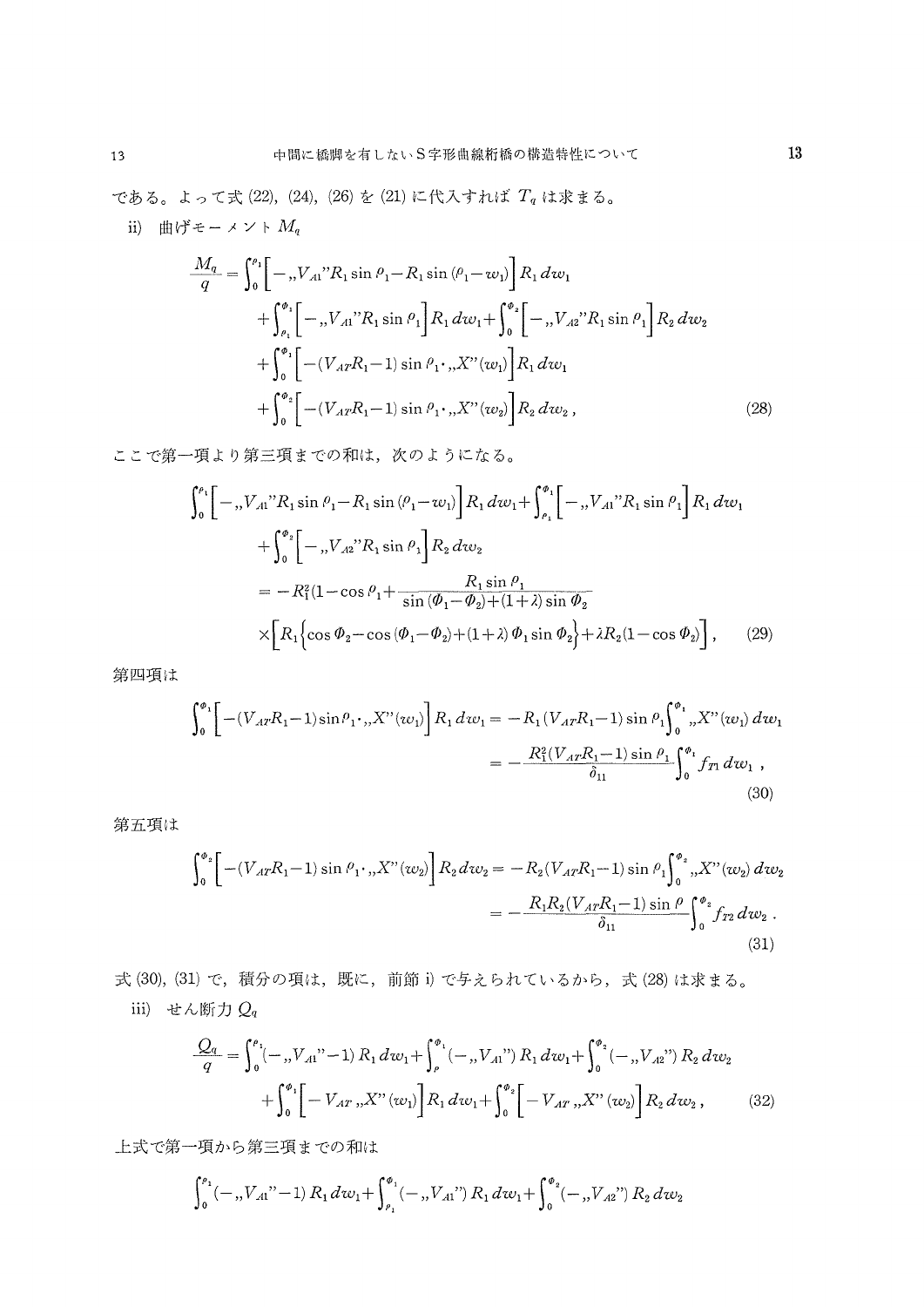$$
= \frac{1}{\sin(\phi_1 - \phi_2) + (1 + \lambda)\sin\phi_2} \times \left[ R_1 \left\{ \cos \phi_2 - \cos(\phi_1 - \phi_2) + (1 + \lambda)\phi_1 \sin \phi_2 \right\} + \lambda R_2 (1 - \cos \phi_2) \right] - R_1 \rho_1,
$$
\n(33)

第四項は

$$
\int_0^{\phi_1} \left[ -V_{AT} \, ,_{t} X^{\prime \prime}(w_1) \right] R_1 \, dw_1 = -R_1 V_{AT} \int_0^{\phi_1} ,_{t} X^{\prime \prime}(w_1) \, dw_1
$$
\n
$$
= -\frac{R_1^2 V_{AT}}{\delta_{11}} \int_0^{\phi_1} f_{T1} \, dw_1 , \tag{34}
$$

第五項は

$$
\int_{0}^{\phi_{2}} \left[ -V_{AT} \, ,X''(w_{2}) \right] R_{2} \, dw_{2} = -R_{2} V_{AT} \int_{0}^{\phi_{2}} \, ,X''(w_{2}) \, dv_{2} \\
= -\frac{R_{1} R_{2} V_{AT}}{\delta_{11}} \int_{0}^{\phi_{2}} f_{T2} \, dw_{2} \,, \tag{35}
$$

式(34), (35)の積分は、既に前節i)で与えられているから,式(32)は求まる。

以上 i), ii), iii) より  $\rho = \rho_1$ 点(円弧  $O_1$ の部分)の断面力が求まったが,  $\rho_1 = \rho_2$ (円弧  $O_2$ の 部分)の断面力は,単に座標を変換すればよい。すなわち

> $\Phi_1 \rightarrow \Phi_2$  $\phi_2 \rightarrow \phi_1$  $\rho_1 \rightarrow \phi_2 - \rho_2$  $R_1 \rightarrow R_2$  $R_2 \rightarrow R_1$

と書きかえればよい。

### 4.S字曲線一次不静定桁の断面力特性

次の様な構造,断面諸元を有する,一箱桁の計算を行なった。

$$
R_1 = R_2 = R \qquad \therefore \quad \lambda = 1
$$
\n
$$
k = \frac{EI}{GI_T} = 1.728
$$
\n
$$
\Phi_1 = \Phi_2 = \Phi, \quad \forall \lambda > 0 \quad \forall \lambda \in \mathbb{R} \quad \forall \lambda \in \mathbb{R}
$$
\n
$$
R \sin \frac{\Phi}{2} = -\overline{\mathbb{E}}.
$$

 即ち,変曲点。に関して,逆対称である。k=!.728は正方形断面を有する一箱桁の値で ある。

円弧 $O_1$ ,  $O_2$ をそれぞれ8等分し, 支点A より分割点に番号  $I=1, 2, \cdots$ , 17 (=支点B) をつける。

図-4 は I=5 (0/2) 点の曲げモーメント影響線を示したものであり、 概括的に見れば円弧  $O_1$ の部分 $(I=1,2,\cdots,9)$ の部分は常に正の曲げモーメントを生じているが,円弧 $O_2$ の部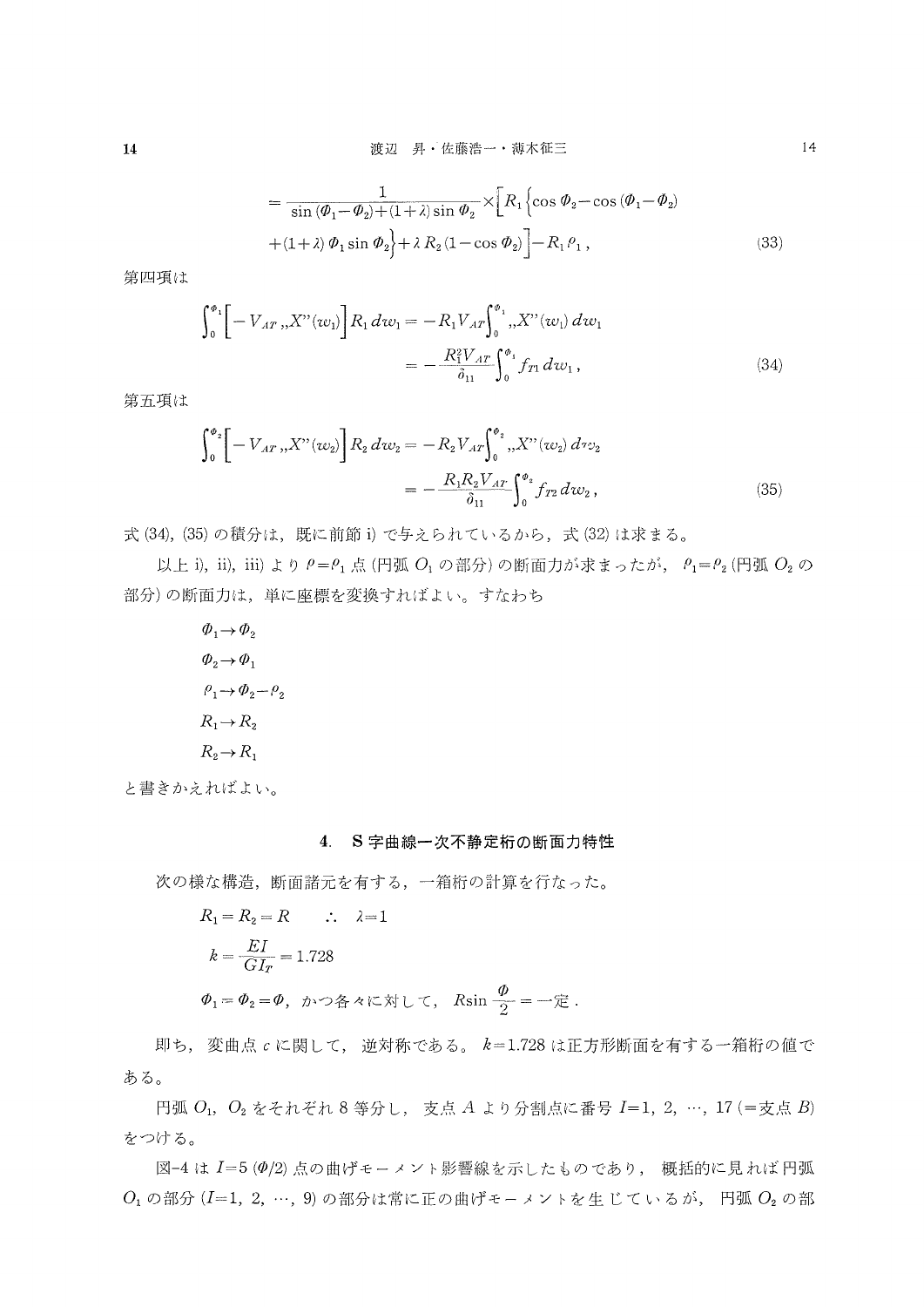15

分 (I=9, 10, …, 17) では、 中心角 Φ が, およそ 100° 以上になると負の曲げモーメントが発 生している。なお、この図では示していないが、ゆく60°では、ほとんど直線桁の曲げモーメ ント影響線とかわりない。

図-5 は同じく I=9 (変曲点) の曲げモーメント影響線を示したものである。 やはり Φ>  $100^\circ$  付近では、円弧  $O_1$ ,  $O_2$ に、部分的に負の曲げモーメントが発生し、 $\varPhi$  > 150° 付近ではほ とんど負になる。 $\varPhi=0^\circ$ は直線桁の同じ点の影響線である。

図-6,図-7は、前2図を横軸に中心角 Φ をとって見方をかえたものである。図-6から



 $M_P/PR \sin \frac{F}{2}$  $-0.6$  $175^\circ$  $-0.4$ 150  $-0.2$  $120°$ 73 0 90,  $\mathcal{O}2$ 60  $\theta$  $0.6$  $30<sup>4</sup>$  $\phi = 45^{\circ}$  $0.8$  $\prime\mathcal{O}$ 図-5 I=9の点の曲げモーメント影響線 Φ=110° 付近で、I=9~13の点での曲げモー メントはほとんど0である。図-7 では、I=9 (変曲点)に P が作用した場合には、いずれの



中心角のの関係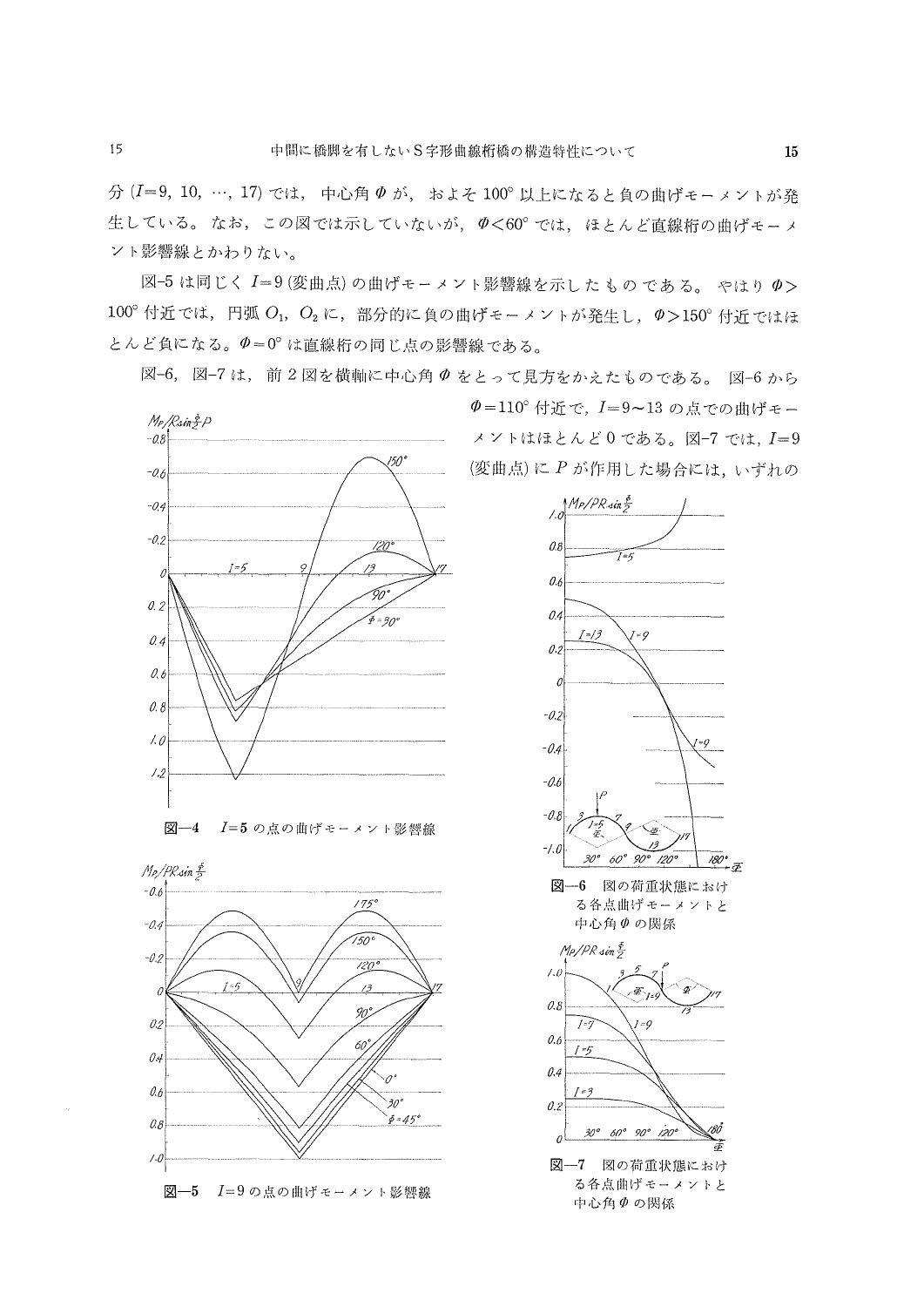分割点も、のの増大に伴って、曲げモーメントは減少している。

図-8 は支点 A のねじりモーメント影響線で、Φ の増大に伴ってねじりモーメントの絶対 値も増大している。又 I=8~9を境に符号が逆になる。

図-9 は I=9(変曲点)のねじりモーメント影響線でΦ=150°付近までは Φの増大と共にね じりモーメントは増大するが, Φ=150° 付近以上では、逆にねじりモーメントは減少している。

図-10は、I=5にPが作用した時の、各点ねじりモーメントを中心角のを横軸にとった ものである。 Φ=110° 付近で I=9 (変曲点) の点では、ねじりモーメントは最大になり、この



16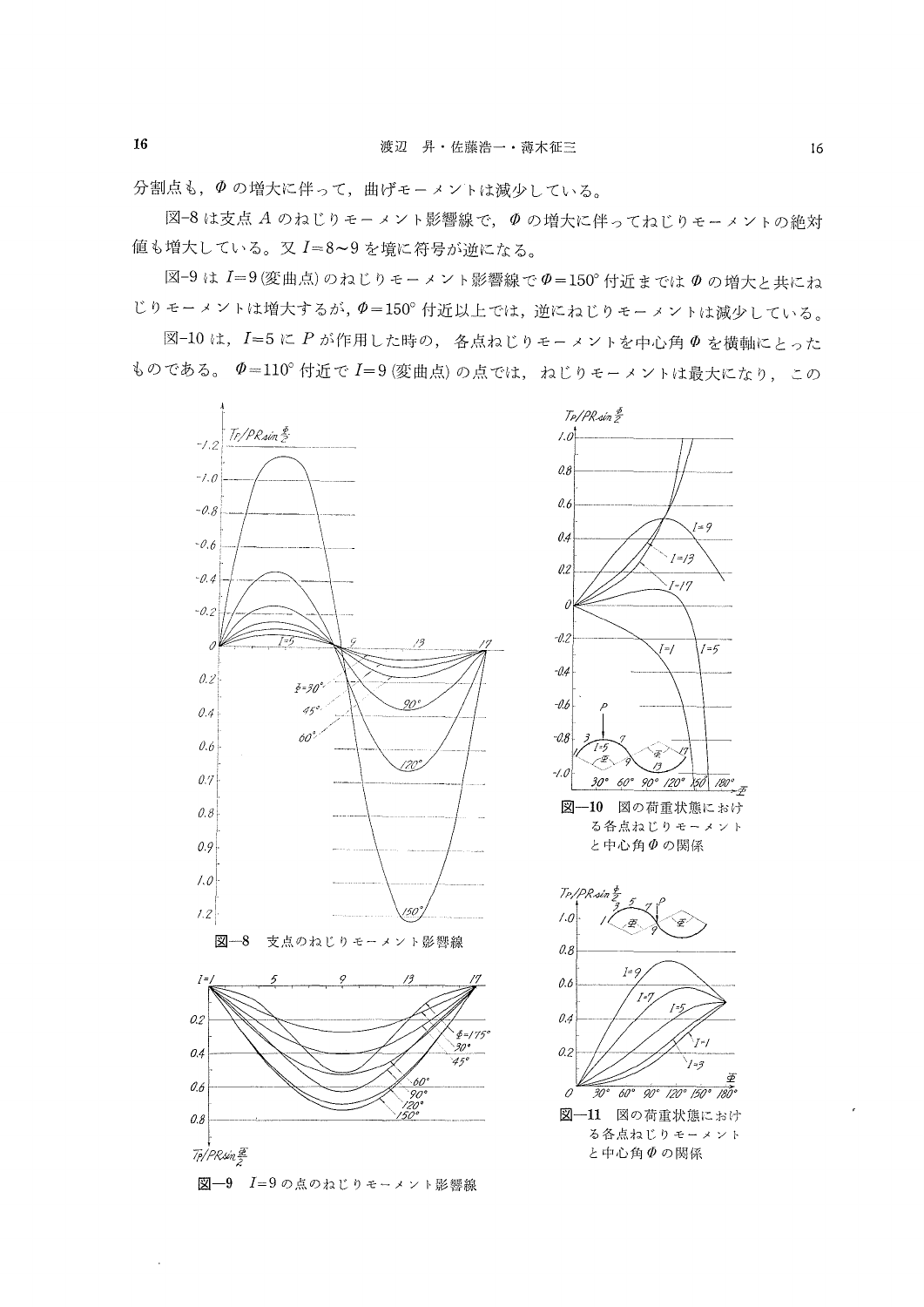付近のφを越えると他のねじりモーメントぱ絶対値が急激に増大する。

図-11 は, I=9(変曲点)に P が作用した時の, 各点ねじりモーメントと中心角 Φ の関係 を見たものである。 $\varPhi=110^{\circ}$ 付近までは、 $\varPhi$ の増大と共に、各点ともねじりモーメントは増大



図-12 等分布荷重  $q$ による曲げモーメント図



している。 $I=9$ の点では、 $\phi=110^\circ$ 付近で最大値 をとり, I=7の点では, Φ=130°付近で最大値と 避 一.一.一 蒙譜潔5頴濫欝翻

-0.4<br>
-0.4<br>
-3 5 7 1 1 1 3 5 7 1 図である 影響線 (図-5) と同様に、 のの 増 大 レ 図である。影響線 $($ 図-5)と同様に、 $\Phi$ の増大と 共に曲げモーメントの減少傾向が見られるが,  $\Phi$  > 110° 付近では、支間中央部に負の曲げモーメ  $\vee$ トが生じている。 $\phi$ <110°付近では、支間中央 付近では1-5,!3(円弧中央点〉より曲げモーメ ントが小さい。

> 図 $-13$ は,同じく等分布荷重  $q$ によるねじり モーメント図である。ψ>120。付近までは,中心 角 Φ の増大と共に、ねじりモーメントは増大す るが、 $\Phi$  >120° 付近では、支間中央部のそれは,

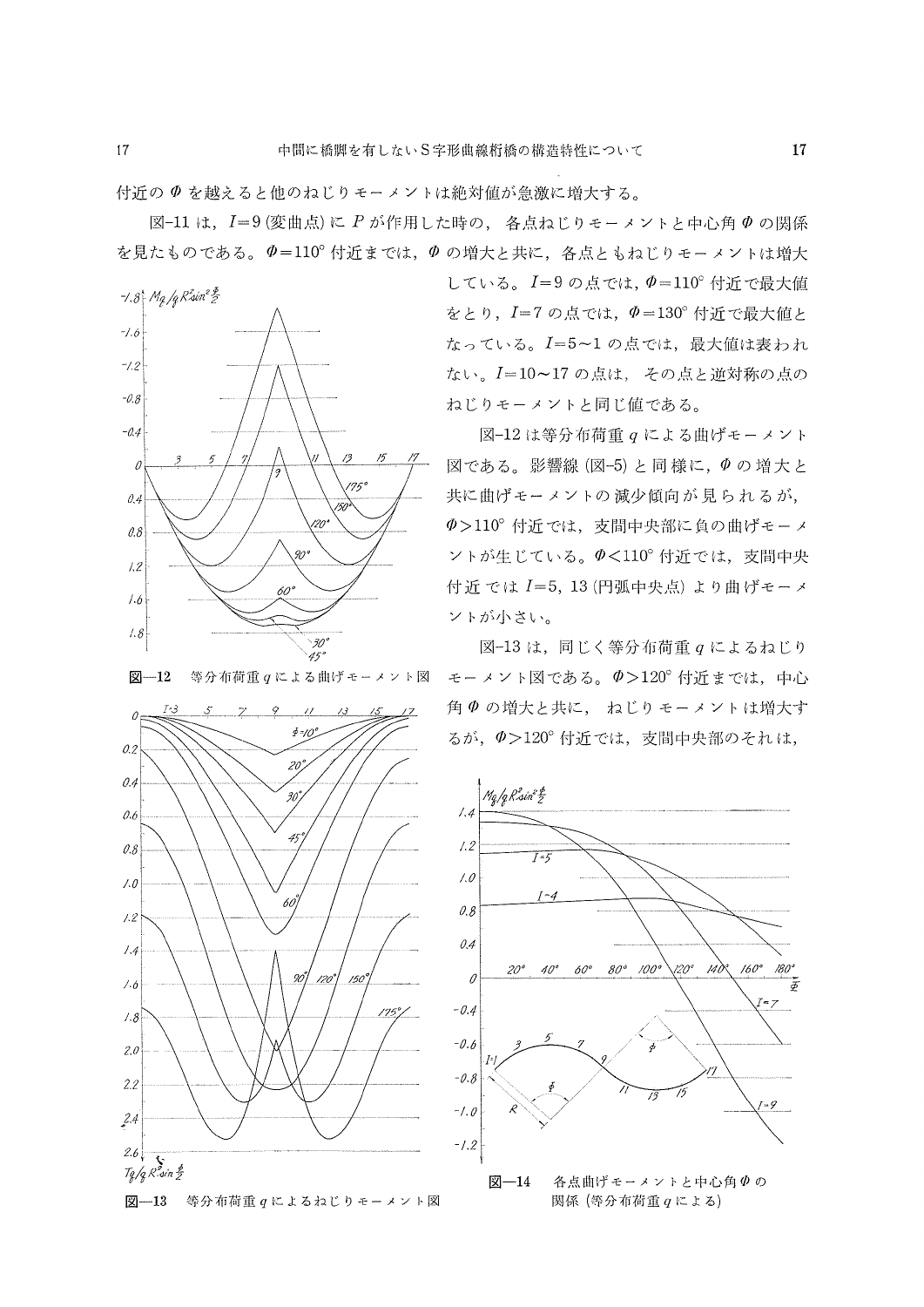減少する傾向にある。

図-14は、各点曲げモーメントと中心角のの関係を示したものである。I=4,5点では, 緩やかに増大して、 緩やかに減少しているが (図示していないが I=1, 3 でも同様の傾向), I=6~9点では、Φの増大と共に、かなり急に曲げモーメントは減少する。I=10~16点は, その点と逆対称の点の曲げモーメントに等しい。

図-15は、各点ねじりモーメントと中心角 Φの関係を示したものである。I=1~8点では



 $18\,$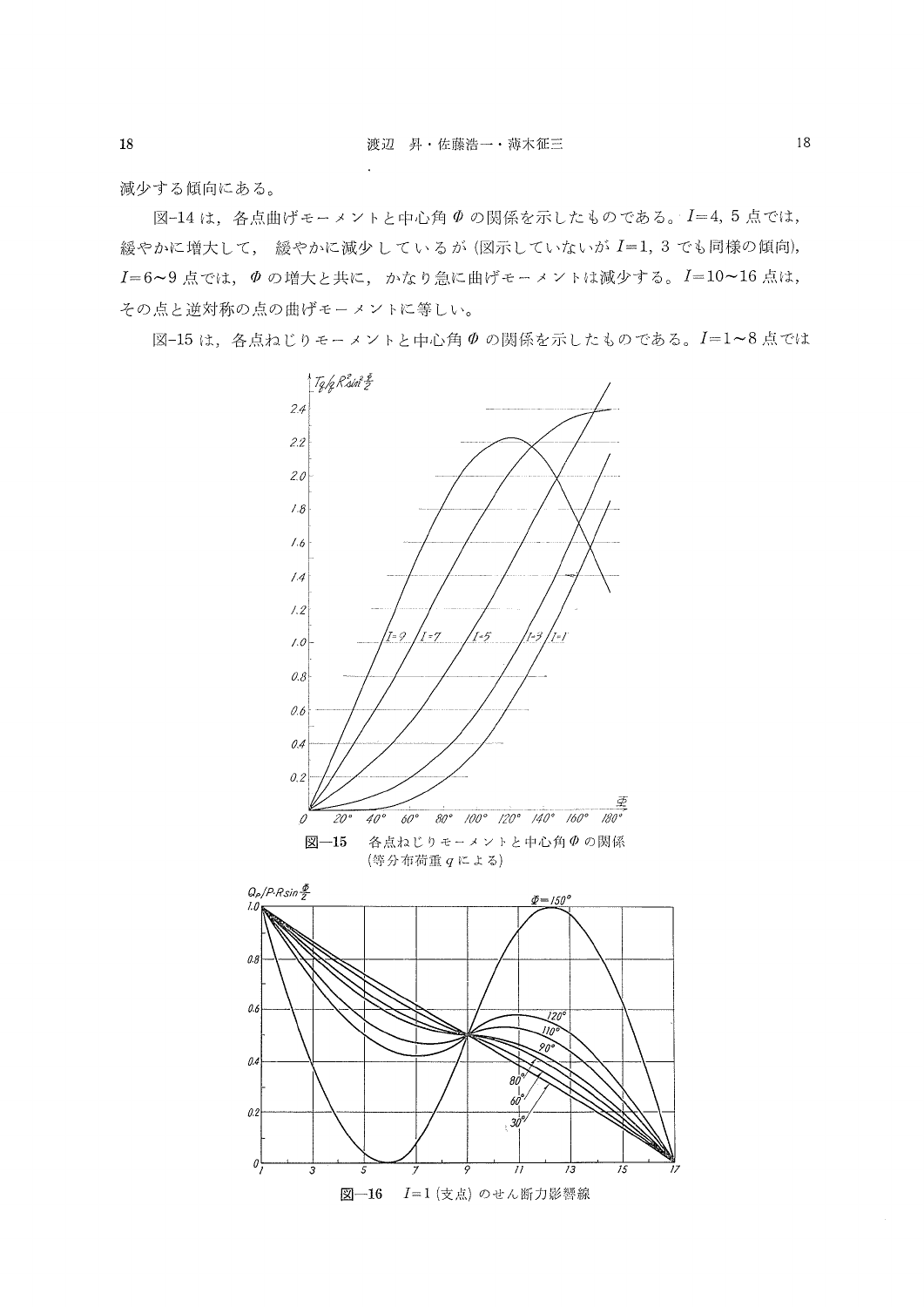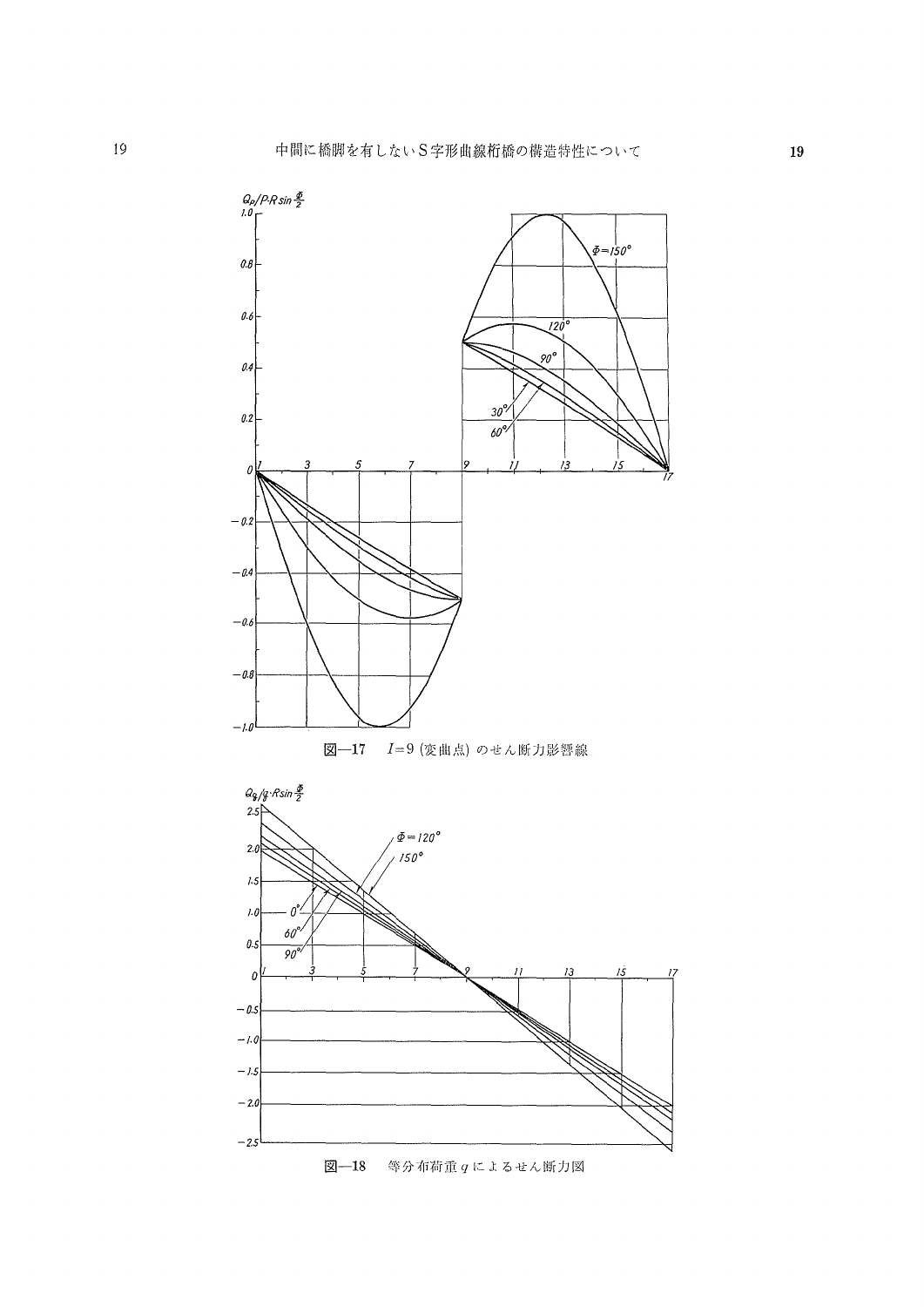$\varPhi$  の増大と共に、ねじりモーメントも増大しているが、I=9点では、110°付近で最大値とな っている。

図-16, 17 は, 支点と支間中央 (I=9)点のせん断力影響線である。

 図一18は,等分布荷重gが満載せるときの,せん断力図であり,中心角φの増加と共に, 各点のせん断力は増加している。

#### 5.要 約

以上の結果を概括的にまとめると, 二つの曲率半径が等しい, 即ち逆対称の S字形曲線 桁では,支間一定のもとで,中心角ψを変化させた時,曲げモーメントに関しては,影響線 及び等分布荷重満載の場合共、 $\Phi$ <110°付近までは、 $\Phi$ の増加と共にその値は減少し、かつそ の絶対値は、同断面両端単純支持直線桁のそれより小さい。 $\varphi$ >110°付近の範囲では、 $\varphi$ の増 加と共に,負の曲げモーメントが生じ,その絶対値も大きくなり,かつ負の曲げモーメントが 生ずる範囲も広がる。

 ねじりモーメントに関しては,中心角φの増加と共に,ねじりモーメントは増加するが, 図-10は, の<110°付近までは、各点のねじりモーメントは、漸増するが、これを起えると変 曲点(支間中央)を除いては,その値は急増する事を示している。

 せん断力に関しては,著しい特徴はないが,等分布荷重満載の場合には,φの増加と共に その値は,桁の各点で微増する。又その値は,同断面両端単純支持直線桁の値より大きくなる。

#### 6. 実 験

 以下の様な断面寸法を有するS字形曲線桁の模型を製作し,北大工学部橋梁学実験室にお いて実験を行なった。



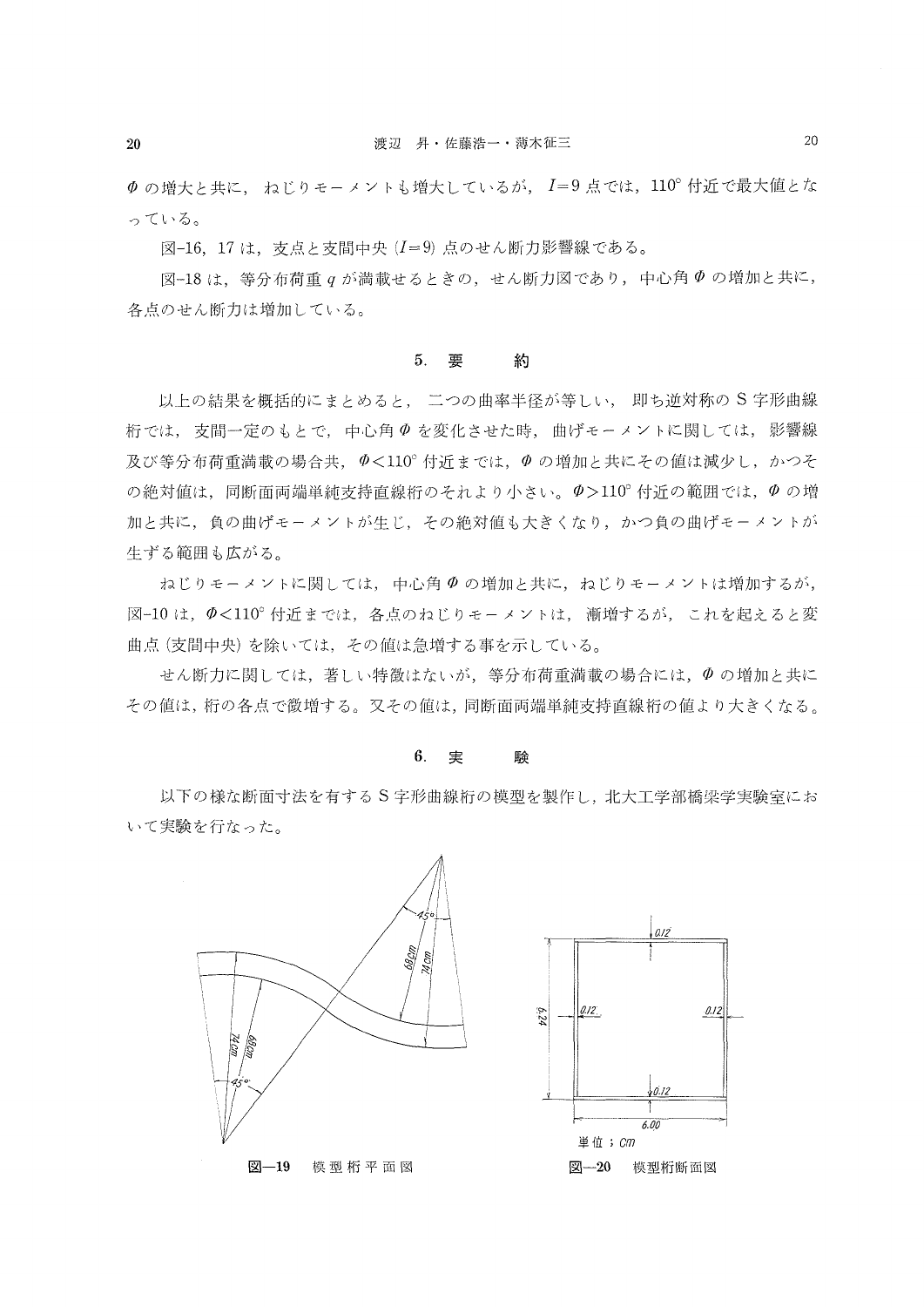断面定数は次の様である。

i) 阴面二次モーメントと曲げ剛性  
\n
$$
I = \frac{1}{12} (6.00 \times 6.24^3 - 5.76 \times 6.00^3)
$$
\n
$$
= 178,053 \quad \text{[cm}^4\text{]}
$$
\n
$$
EI = 2.1 \times 10^6 \times 178,053
$$
\n
$$
= 3,739,113 \times 16^6 \quad \text{[kg/cm}^2\text{]}
$$

ii) ねじり抵抗とねじり剛性

$$
I_T = \frac{1}{3} \sum h t^3 + \frac{4F^2}{\sum t}
$$
  
=  $\frac{1}{3} (2 \times 5.88 \times 0.12^3 + 2 \times 6.12 \times 0.12^3)$   
+  $\frac{4 \times (6.12 \times 5.88)^2}{2 \times \frac{5.88}{0.12} + 2 \times \frac{6.12}{0.12}}$   
= 2,591,309 [cm<sup>4</sup>]  
 $GI_T = 0.81 \times 10^6 \times 2,591,309$   
= 2,098,960×10<sup>6</sup> [kg/cm<sup>2</sup>]

iii)  $k$ 

$$
k = \frac{EI}{GI_r} = 1.7814
$$

実験結果と実験状況を示す図を以下に添付する。